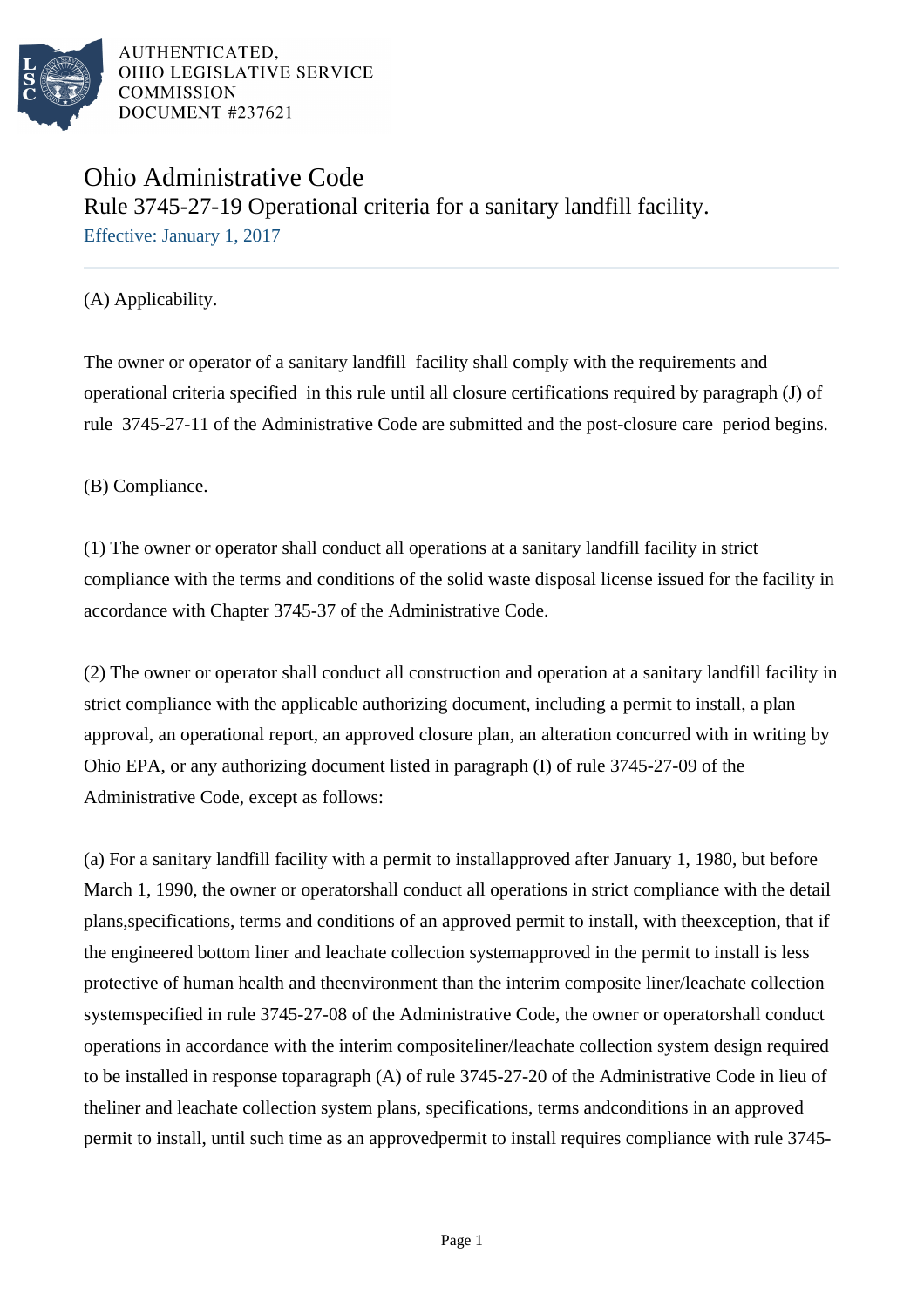

27-08 of the Administrative Code.

(b) For a sanitary landfill facility with a plan approval issued by the Ohio department of health, an operational report submitted in accordance with paragraph  $(J)$  or  $(K)$  of rule 3745-27-09 of the Administrative Code, as effective July 29, 1976, or a permit to install approved prior to January 1, 1980, the owner or operator shall conduct operations in strict compliance with the plan approval, operational report, or a permit to install, whichever document is applicable, unless either of the following apply:

(i) The owner or operator of a sanitary landfill facility has obtained a permit to install pursuant to the conditions and schedule outlined in division  $(A)(3)$  or  $(A)(4)$  of section 3734.05 of the Revised Code.

(ii) The composite liner system and the leachate collection and management system approved in the plan approval, operating report, or permit to install is less protective of human health and the environment than the interim composite liner/leachate collection system specified in rule 3745-27-08 of the Administrative Code, in which case, the owner or operator shall conduct operations in accordance with the interim composite liner/leachate collection system design required to be in accordance with paragraph  $(A)$  of rule 3745-27-20 of the Administrative Code in lieu of the liner/leachate collection system plans, specifications, terms and conditions in the plan approval, operational report, or permit to install, until such time as an approved permit to install requires compliance with rule 3745-27-08 of the Administrative Code.

(c) The owner or operator has obtained written concurrence from Ohio EPA for the alteration of the sanitary landfill facility or the owner or operator has obtained a permit to install prior to the modification of the sanitary landfill facility.

[Comment: "Alteration" is defined in rule 3745-27-01 of the Administrative Code; "modification" is defined in rule 3745-27-02 of the Administrative Code.]

(3) The owner or operator shall operate the facility in such a manner that noise, dust, and odors are strictly controlled so as not to cause a nuisance or a health hazard.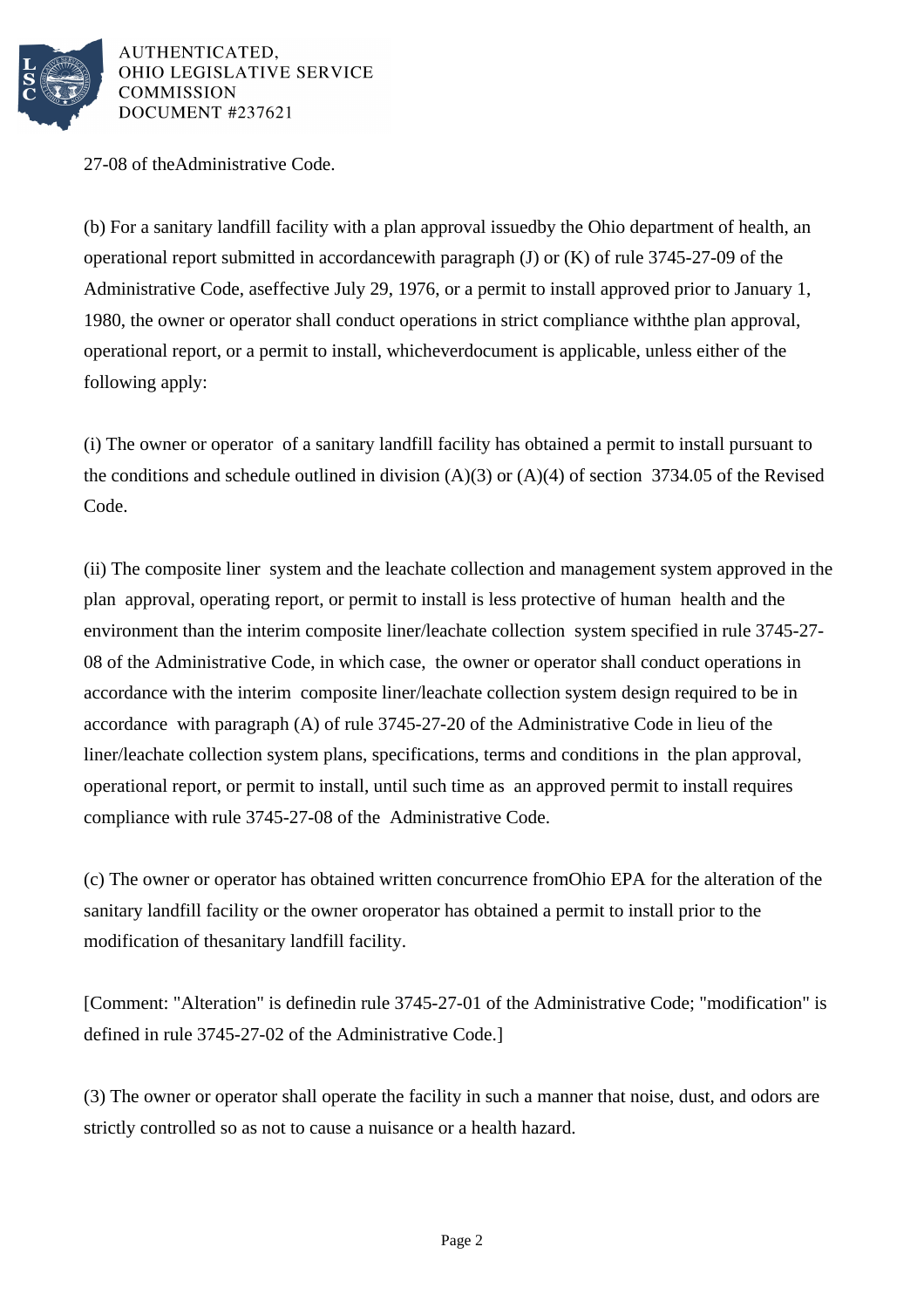

(4) The owner or operator shall operate the facility in such a manner that the attraction, breeding, and emergence of insects, rodents, and other vectors are strictly controlled so as to not cause a nuisance or a health hazard. The owner or operator shall initiate effective supplemental vector control measures as deemed necessary by the health commissioner or the director.

(5) The owner or operator shall operate the facility in such a manner that operation does not create a nuisance or a health hazard, does not cause water pollution pursuant to Chapter 6111. of the Revised Code, and does not violate any regulation adopted by the director pursuant to Chapter 3704. of the Revised Code.

 $(6)$  The owner or operator shall comply with all of the following:

(a) The applicable design, construction and testing specifications in rule 3745-27-08 of the Administrative Code.

(b) The operating record, designation, and location restriction demonstration requirements of rule 3745-27-09 of the Administrative Code.

(c) The ground water monitoring, assessment, and corrective measures requirements of rule 3745-27- 10 of the Administrative Code.

(d) The closure requirements of rule 3745-27-11 of the Administrative Code.

(e) The explosive gas monitoring and corrective measures requirements of rule  $3745-27-12$  of the Administrative Code.

(f) The closure, post-closure care, and corrective measures financial assurance requirements of rules 3745-27-15, 3745-27-16, and 3745-27-18 of the Administrative Code.

(g) Rule 3745-27-20 of the Administrative Code.

(C) Construction certification, concurrence, and compliance.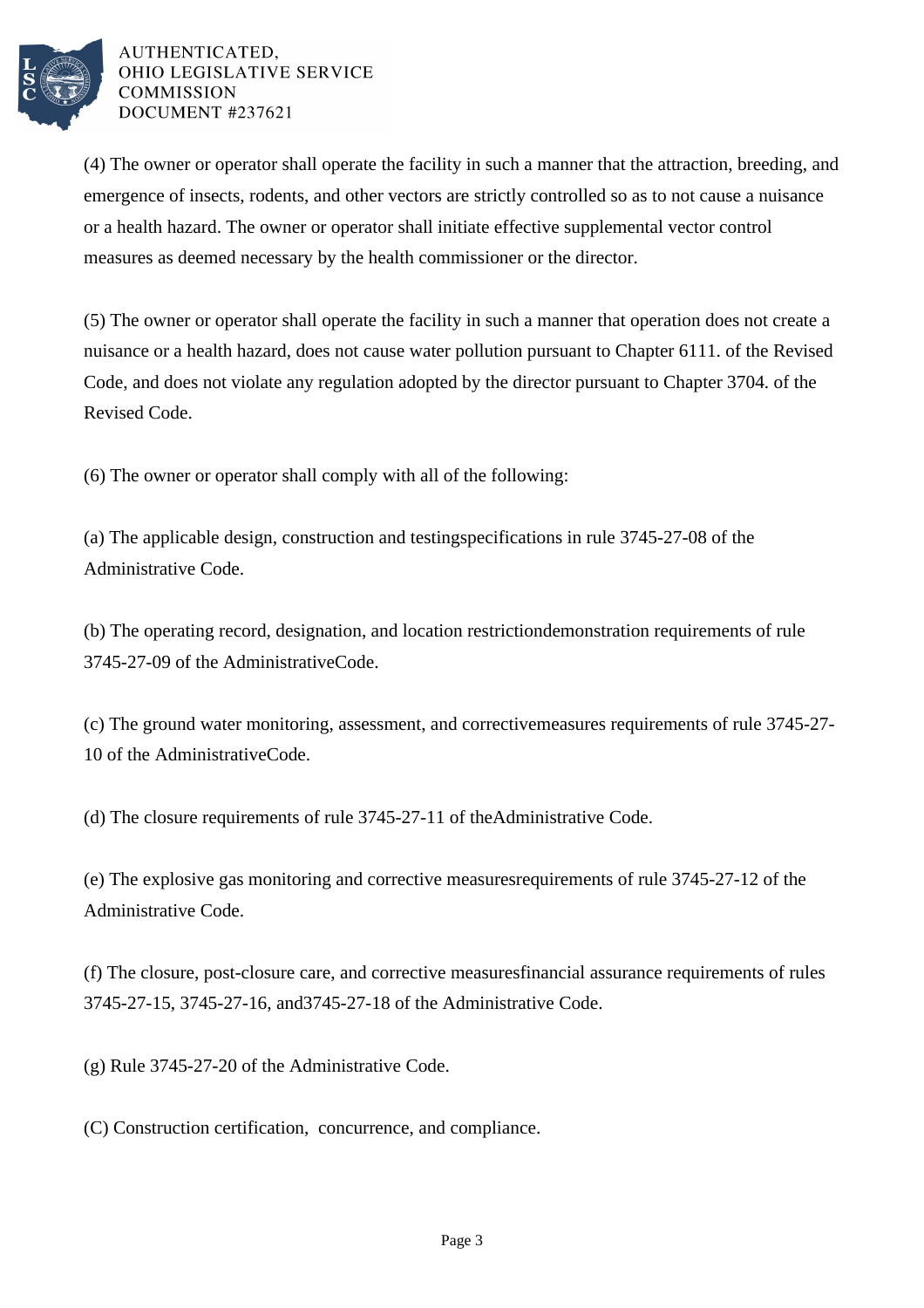

(1) Construction certification and concurrence.

After the installation of any of the engineered components specified in rule 3745-27-08 of the Administrative Code, other than the cap system, in any phase of any unit of a sanitary landfill facility, the owner or operator shall not accept waste in the phase until all of the following occur:

(a) A construction certification report for that phase, prepared in accordance with rule 3745-27-08 of the Administrative Code, has been submitted to Ohio EPA and the approved health department.

(b) The owner or operator has received written concurrence from the appropriate Ohio EPA district office for the components specified in rule 3745-27-08 of the Administrative Code, except that written concurrence is not required for the interim composite liner/leachate collection system constructed in accordance with rules  $3745-27-08$  and  $3745-27-20$  of the Administrative Code.

(2) Construction compliance.

Upon discovery by the owner or operator, or upon notification by Ohio EPA that a failed test or an alteration has occurred in construction of any engineered component or portion of a sanitary landfill facility, the owner or operator shall comply with the procedures outlined in this paragraph.

(a) Failed test.

For the purposes of this rule, a "failed test" occurs when a test performed on a component of the sanitary landfill facility yields a result that does not meet the specifications outlined in the applicable authorizing document specified in paragraph (B) of this rule or other requirements of these rules. If, prior to submission of the construction certification report for the component or portion of the sanitary landfill facility, the owner or operator determines that there is a "failed test," the owner or operator shall do the following:

(i) Assess the component or portion of the facility to determine if construction is in compliance with the applicable authorizing document or other requirements of these rules.

(ii) Implement measures to attain compliance with the applicable authorizing document or other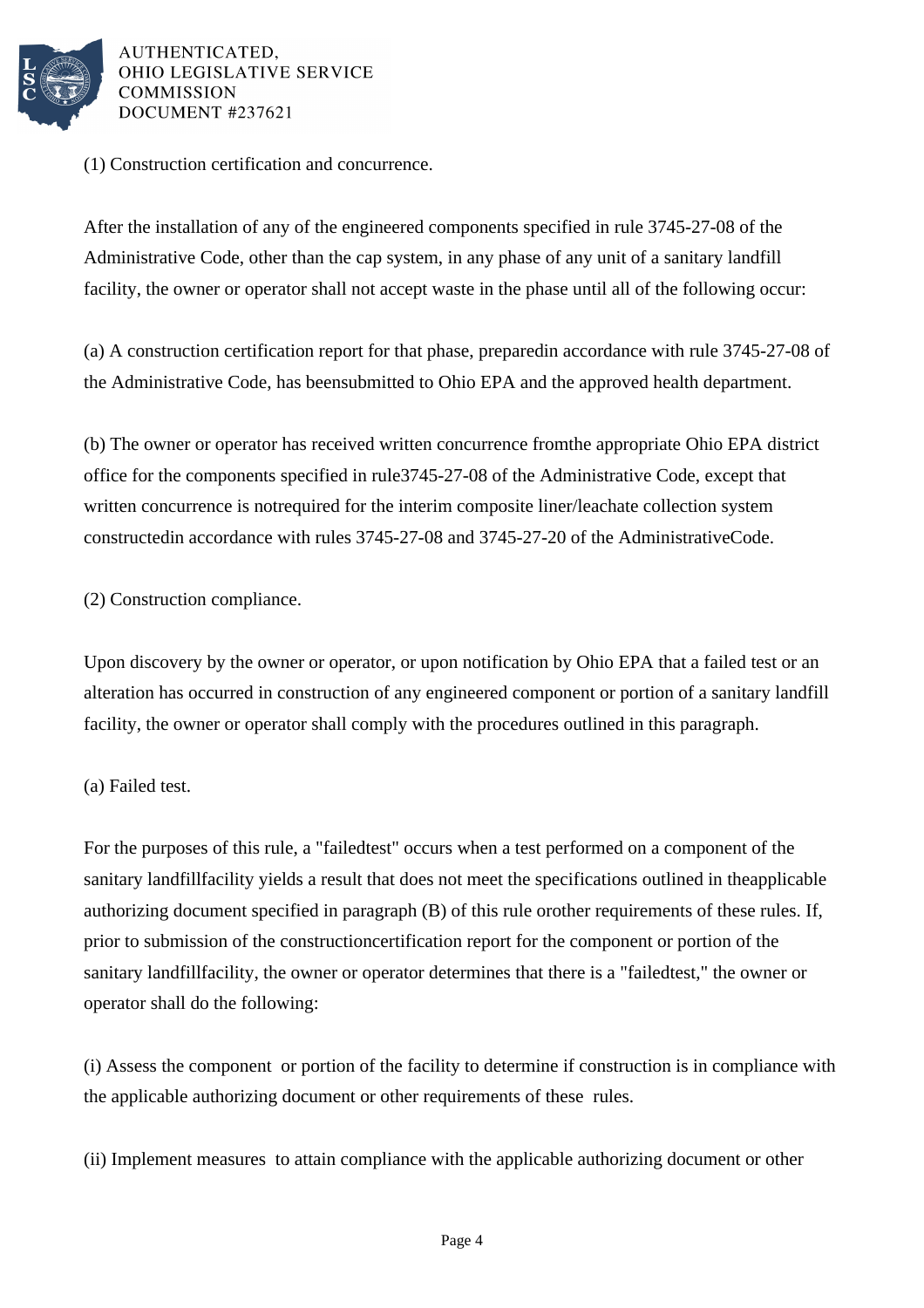

requirements of these rules. An area with a verified failure must be reconstructed. Reconstructed areas must be retested at a frequency sufficient to demonstrate to the director that compliance has been achieved.

# (b) Alteration.

If, prior to submission of the construction certification report for the component or portion of the sanitary landfill facility, the owner or operator determines that there is an alteration, the owner or operator shall do all of the following:

(i) Include the applicable testing results and an explanation of the alteration in the certification report "alterations" section required by rule 3745-27-08 of the Administrative Code.

(ii) Provide a demonstration in the certification report that the alteration is at least equivalent to the requirement in the applicable authorizing document or other requirements of these rules.

(iii) Submit the certification report to Ohio EPA and the approved health department.

(iv) Continue to comply with paragraph  $(C)(1)$  of this rule.

[Comment: Paragraph  $(C)(2)(b)$  of this rule applies only to a change that qualifies as an alteration as that term is defined in rule 3745-27-01 of the Administrative Code. Rule 3745-27-02 and paragraph (A) of rule 3745-27-06 of the Administrative Code require an owner or operator to obtain a permit to install prior to the establishment of a new, or modification of an existing, solid waste landfill facility. Obtaining concurrence for an alteration in accordance with the procedures outlined in paragraph  $(C)(2)$  of this rule does not relieve the owner or operator from liability for failure to obtain a permit to install to modify the facility if the change being addressed constitutes a modification.]

(c) Detection after submission of certification report.

If the owner or operator determines that the certification report is in error because a "failed test" or an alteration was detected after submission of the construction certification report to Ohio EPA, the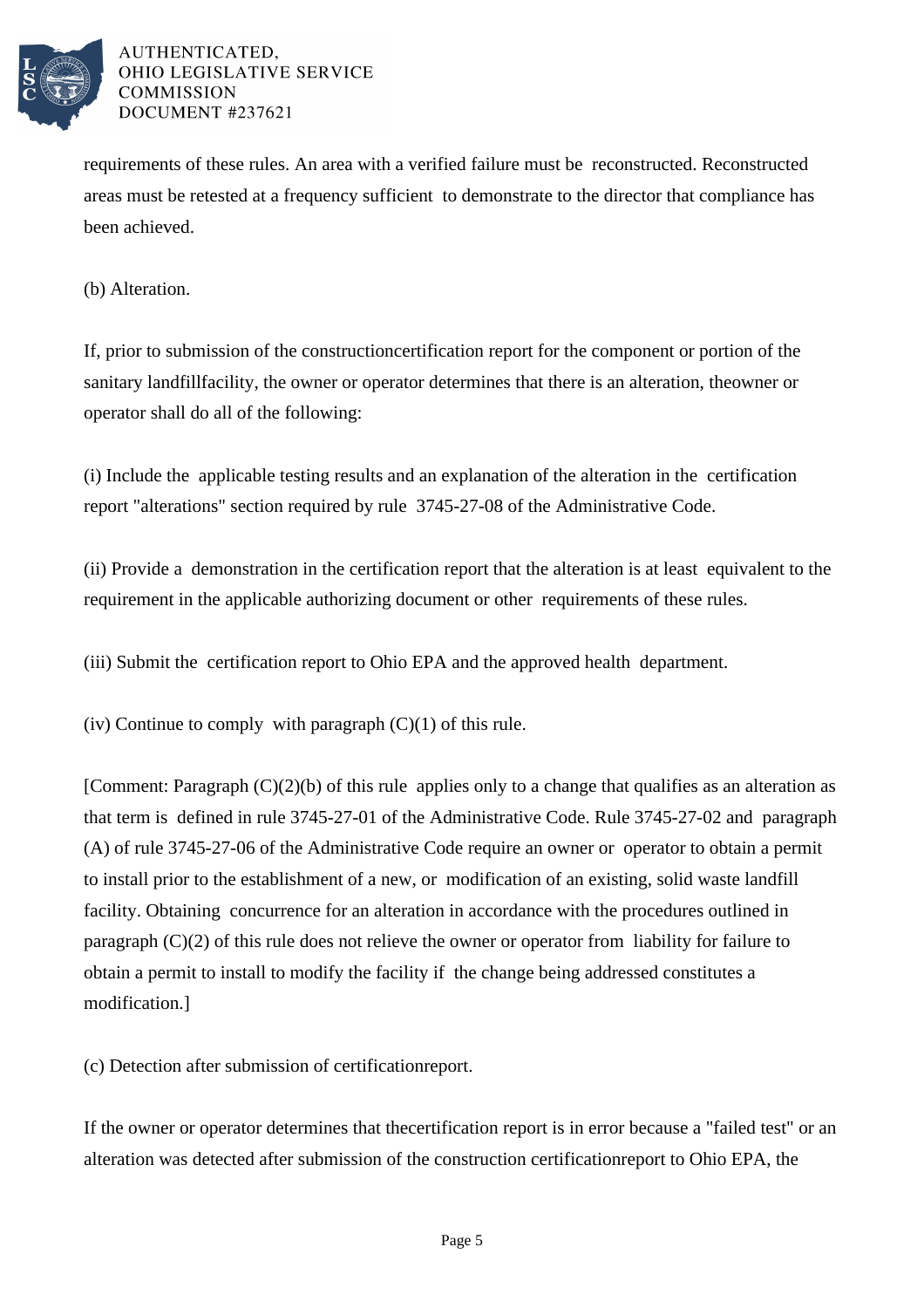

owner or operator shall do the following:

(i) Notify, not later than twenty-four hours after discovery by phone and not later than seven days after discovery in writing, the appropriate Ohio EPA district office and the approved health department of the noncompliance.

(ii) Not later than fourteen days after submitting the written notification required by paragraph  $(C)(2)(c)(i)$  of this rule do either of the following:

(a) Implement compliance with the applicable steps outlined in paragraph  $(C)(2)(a)$  of this rule and amend and resubmit the construction certification report to explain the circumstances and how compliance was achieved.

(b) Submit the information required by paragraph  $(C)(2)(b)$  of this rule.

[Comment: Compliance with paragraph (C)(2)(c) of this rule does not relieve the owner or operator from liability for failure to construct or operate the sanitary landfill facility in strict compliance with the applicable authorizing document, other requirements of these rules, or failure to submit a certification report that is true, accurate, and complete as required by the construction certification requirements of rule 3745-27-08 of the Administrative Code.]

(D) Select waste layer.

(1) The owner or operator shall place select waste as the first layer of waste in all areas within the limits of waste placement adjacent to or in contact with the leachate collection system to protect the composite liner from the intrusion of objects during operation of the facility. The select waste layer shall conform to the following:

(a) Be spread but not compacted.

(b) Not contain items over two feet in length that are capable of puncturing the liner.

(c) Not restrict the flow of liquid to the leachate collection and management system.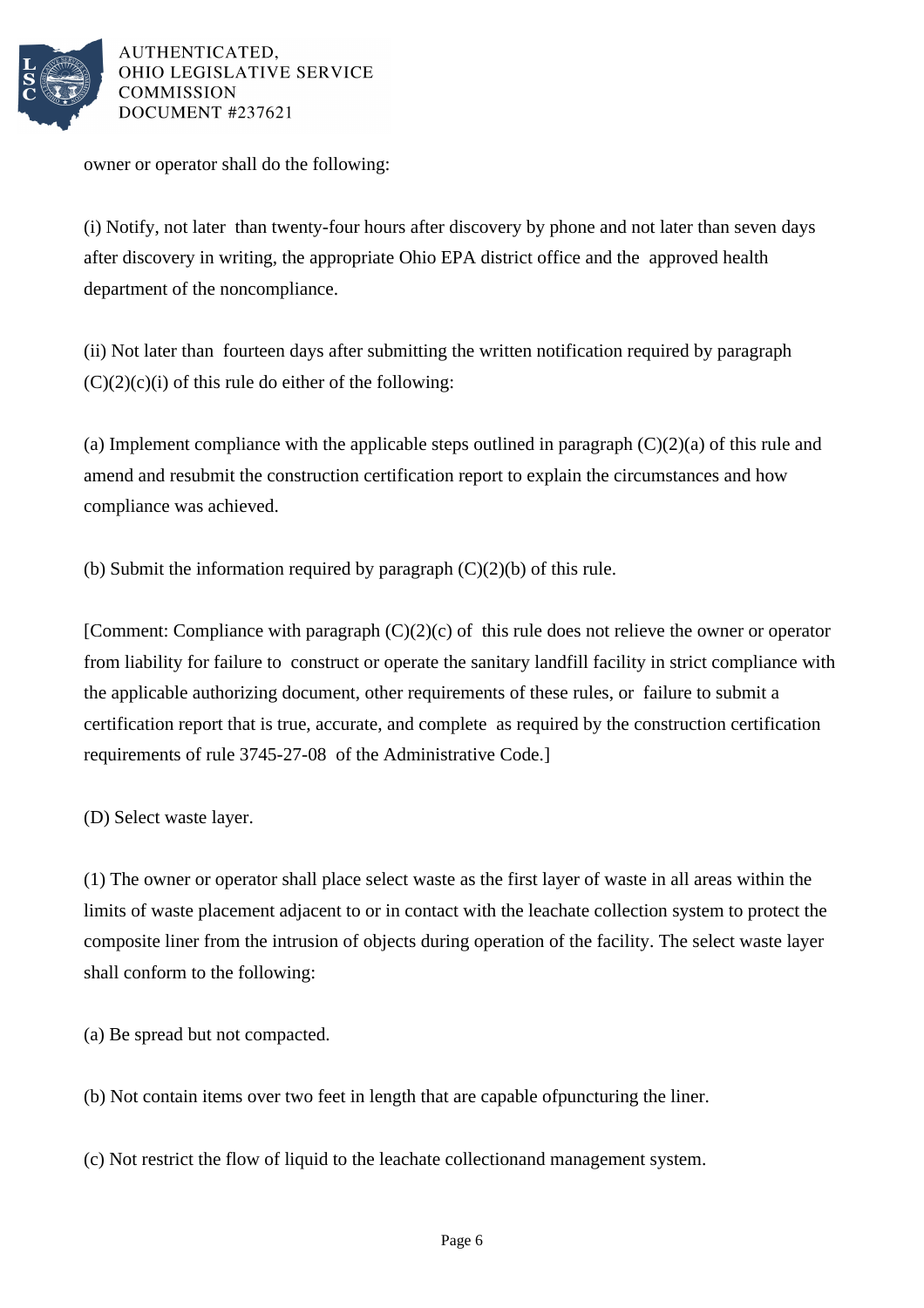

(d) Not contain fines or small particles which can clog the leachate collection system.

(e) Be placed as a single lift above the leachate collection layer required pursuant to rule 3745-27-08 of the Administrative Code so that a minimum distance of five feet is created between the liner and general waste placement.

[Comment: Granular drainage medium used in the leachate collection system provides some of the required protective material needed to create five feet of distance between the liner and general waste placement. Thus, if the leachate collection system consists of one foot of sand, then at least four feet of select waste would be needed to satisfy the requirement in paragraph  $(D)(1)$  of this rule.]

(2) The owner or operator shall maintain documentation at the facility verifying the placement of the select waste layer. The owner or operator shall insert the documentation into the operating record required pursuant to rule 3745-27-09 of the Administrative Code. The documentation shall include the following information:

(a) The date on which the select waste layer was placed.

- (b) The location of the cell or phase where the select waste layer was placed.
- (c) The thickness of the select waste layer.

(d) The source and composition of the material used for the select waste layer.

- (E) General operational criteria.
- (1) Construction.

(a) The owner or operator shall clear naturally occurring vegetation to the extent necessary for proper operation of the facility.

(b) Any oil wells and gas wells within the proposed limits of solid waste placement shall be properly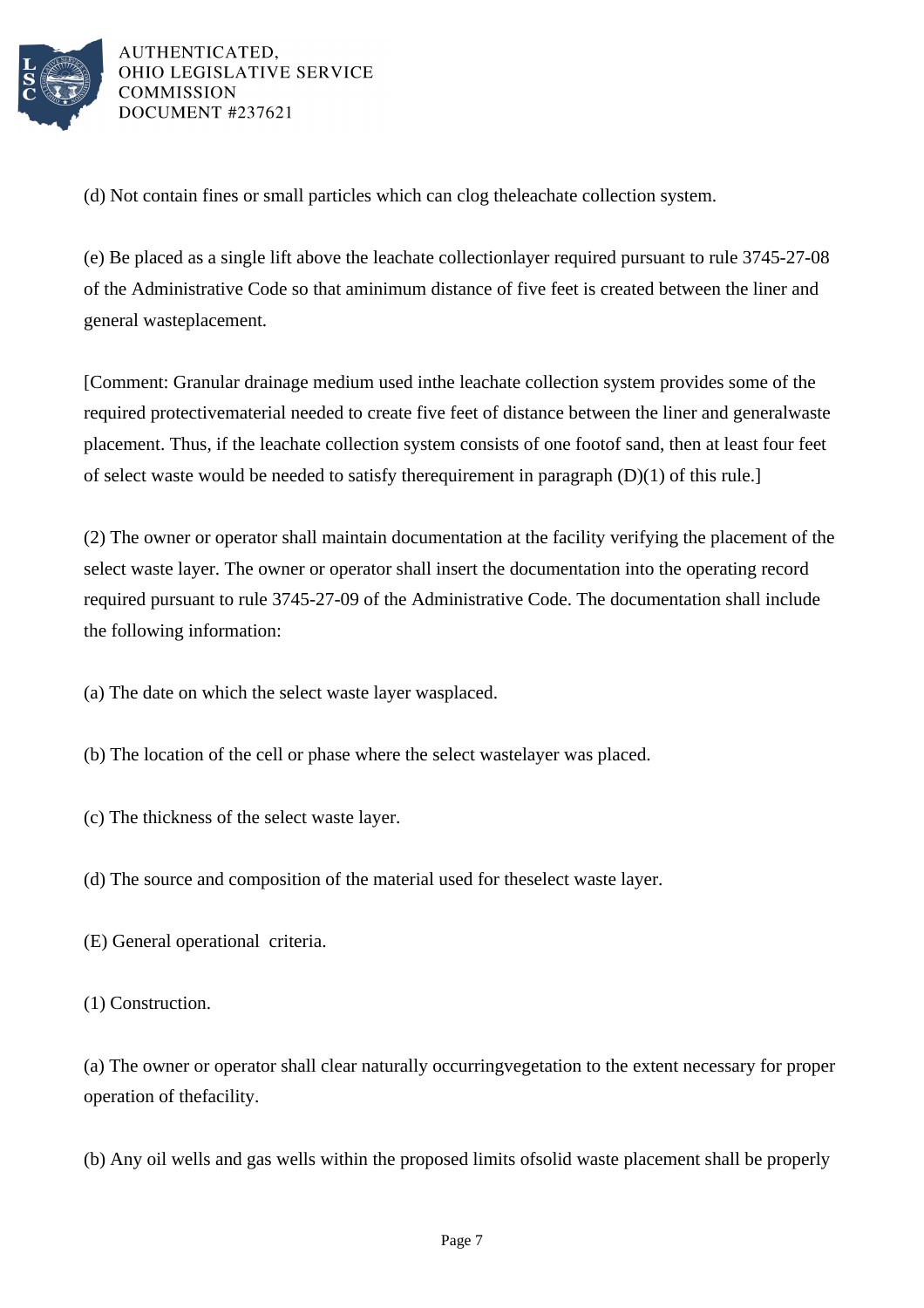

plugged and abandoned in accordance with Chapter 1509. of the Revised Code.

(c) The owner or operator shall maintain the integrity of the engineered components of the sanitary landfill facility and repair any damage to or failure of the components. "Engineered components" include the components described in rule 3745-27-08 of the Administrative Code and components of the monitoring system installed in accordance with rule  $3745-27-10$  of the Administrative Code. Failed or damaged engineered components shall be investigated and reconstructed in strict compliance with the existing applicable authorizing documents. If a redesign is necessary, prior approval of an alteration or a modification shall be obtained.

(d) The owner or operator shall perform chemical compatibility testing if the director determines that such testing is necessary to demonstrate that the solid waste to be received at the sanitary landfill facility will not compromise the integrity of any material used to construct the sanitary landfill facility.

(2) Access.

(a) The owner or operator shall construct and maintain all-weather access roads within the facility boundary in such a manner as to withstand the anticipated degree of use and allow passage of the loaded refuse vehicles at all times, with a minimum of erosion and dust generation.

(b) The owner or operator shall limit access to the facility by unauthorized personnel except during operating hours when operating personnel are present. The owner or operator shall, at all times, limit access to the facility as necessary to prevent scavenging and salvaging operations not conducted in accordance with paragraph  $(E)(4)$  of this rule. This paragraph shall not apply to the health commissioner or the director who, upon proper identification, may enter the facility at any time to determine compliance with this chapter.

(c) The owner or operator shall post legible signs stating the yard waste restrictions applicable to the facility. A sign shall be posted in proximity to each public entrance of the facility.

(d) The owner or operator shall exclude live domestic and farm animals from the operating areas of the facility, except for animals used for security purposes.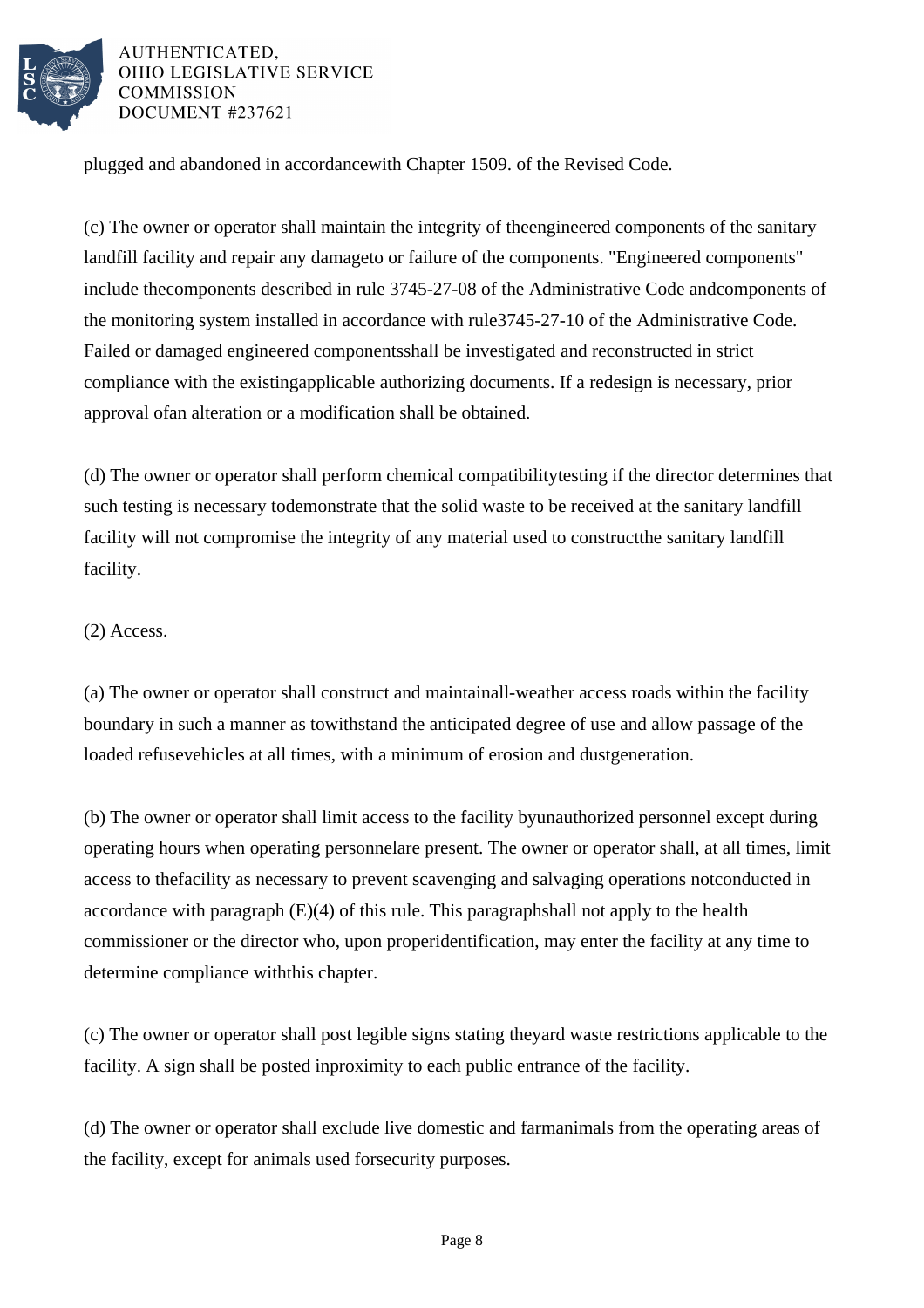

(3) Equipment.

(a) The owner or operator shall have adequate equipment, material, and services available at or near the facility to control fire. The owner or operator shall act immediately to control or extinguish any fire.

(b) The owner or operator shall ensure that operable equipment of adequate size and quantity for the operations of the facility are available at all times, or that an appropriate contingency plan is prepared to properly handle and dispose of waste materials in the event of equipment failure.

(4) Scavenging and salvaging.

The owner or operator may only conduct salvaging in a manner approved by the director. Scavenging is prohibited.

(5) Personnel.

The owner or operator shall ensure that any individual meeting the definition of operator specified in rule 3745-27-01 of the Administrative Code shall be thoroughly familiar with the proper operational procedures, license, permits, and other authorizations pertaining to the facility.

(6) Inclement weather.

The owner or operator shall ensure preparations have been made such that, during inclement weather, the sanitary landfill facility is able to receive, compact, and cover incoming waste. The preparations shall include but need not be limited to designation and preparation of areas where waste will be deposited, compacted, and covered during inclement weather, construction and maintenance of all-weather access roads leading from all points where loaded vehicles enter the site to the inclement weather areas, and stockpiling of cover material.

(7) Waste acceptance and placement.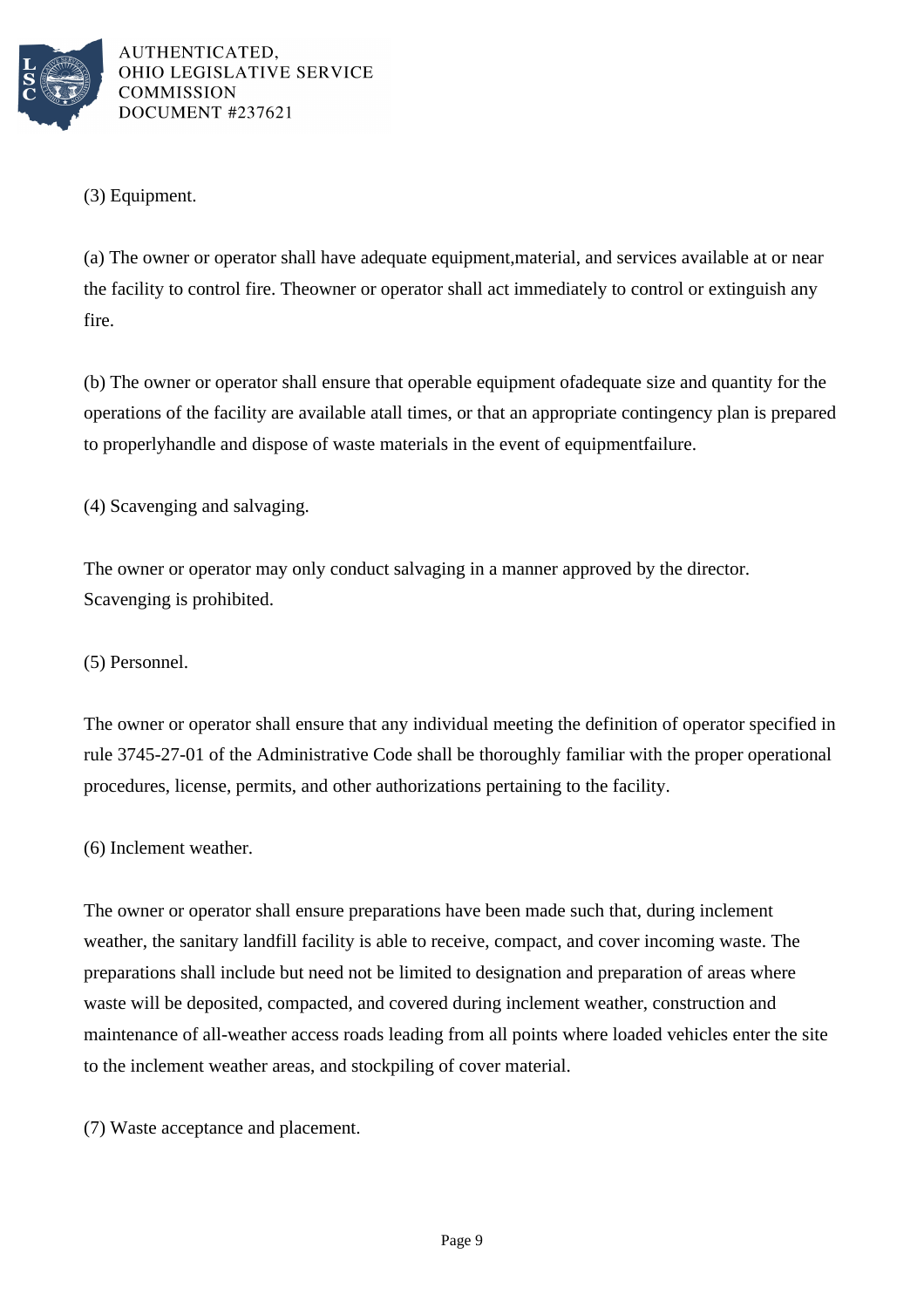

(a) Prior to accepting waste at a unit of a new sanitary landfill facility, or in any unit of a lateral expansion area, or in a vertical expansion approved on or after March 1, 1990, the owner or operator shall comply with all applicable requirements for leachate treatment or disposal, discharges to surface waters, management of surface water runoff, and air emissions.

(b) The owner or operator shall not begin filling in a new phase, without completing the previous phase, except to the extent necessary for the proper operation of the sanitary landfill facility.

(c) The owner or operator shall confine unloading of waste materials to the smallest practical area. The owner or operator shall ensure that each unloading area is supervised by a person or persons knowledgeable regarding operations at the working face.

(d) The owner or operator shall not deposit waste that is burning or is at a temperature likely to cause fire at the working face. Prior to placing the waste at the working face, the owner or operator shall deposit such material in a separate location which is at a sufficient distance from the working face to prevent fires from spreading to the working face and shall immediately extinguish the fire or lower the temperature of the waste.

(e) Except as provided in paragraphs  $(D)(1)$  and  $(E)(7)(d)$  of this rule, the owner or operator shall ensure that all waste admitted to the sanitary landfill facility is deposited at the working face, spread in layers not more than two feet thick, and compacted to the smallest practical volume. An alternate method may be used if approved in writing by the director. During periods when inclement weather prevents compliance with this rule, the waste shall be deposited at the area prepared in accordance with paragraph  $(B)(2)(a)$  of this rule.

(f) The owner or operator shall employ all necessary means to ensure the following:

(i) Bulky materials can be compacted or otherwise managed in such a way as to ensure the proper placement of daily cover.

(ii) Dusty materials are handled, compacted, and covered in such a manner as to minimize the amount of dust that is generated by those materials.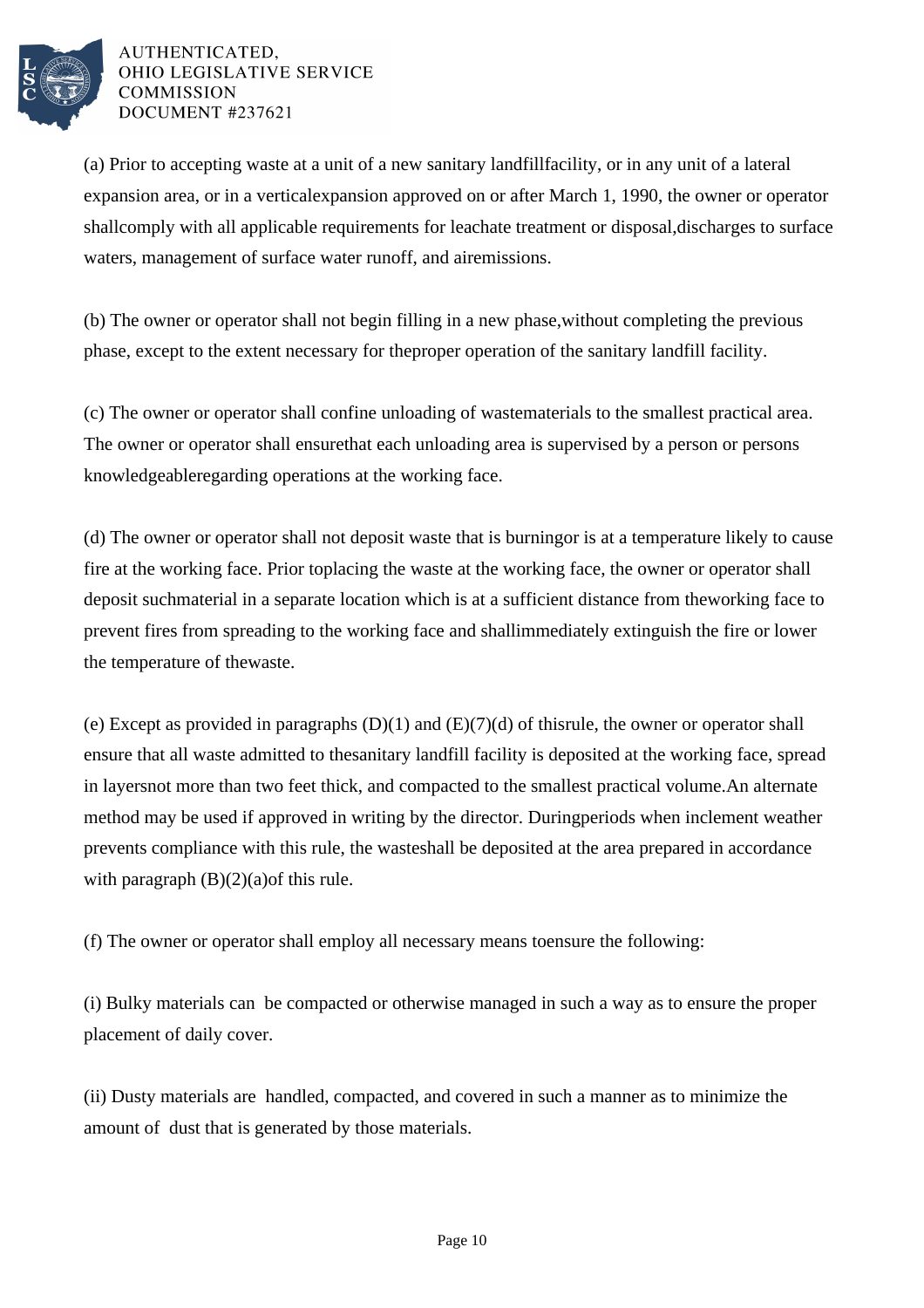

(8) Disposal restrictions.

The owner or operator shall not accept for disposal or dispose of any of the following materials at a sanitary landfill facility:

(a) Asbestos or asbestos-containing waste material that is subject to the provisions of NESHAP, 40 CFR Part 61, subpart M (July 1, 2007) without the necessary permits.

[Comment: A copy of 40 CFR Part 61, subpart M can be found at http://www.gpo.gov/fdays.]

(b) Containerized bulk liquids or non-containerized liquids without authorization from the director. Bulk liquid containers do not include small containers of a size that normally would be found in solid waste from community operations. For the purposes of this rule, solid waste from "community" operations" is wastes derived from households (including single and multiple residences, hotels, and motels, bunkhouses, ranger stations, crew quarters, campgrounds, picnic grounds, and day-use recreation areas).

(c) Materials that are defined as hazardous wastes pursuant to rule 3745-51-03 of the Administrative Code.

(d) Polychlorinated biphenyls (PCB) wastes as defined in 40 CFR Part 761 (July 1, 2007) (http://www.gpoaccess.gov/cfr/index.html) unless otherwise authorized by 40 CFR Part 761.

(e) Materials that are designated as infectious wastes pursuant to rule  $3745-27-01$  of the Administrative Code, other than infectious waste subject to division (D) of section 3734.02 of the Revised Code and divisions  $(B)(2)(c)$  and  $(B)(2)(d)$  of section 3734.021 of the Revised Code and rules adopted thereunder, including rules 3745-27-30 and 3745-27-32 of the Administrative Code, unless the infectious waste has been treated to render it non-infectious in accordance with rule 3745-27-32 of the Administrative Code.

(f) Yard waste, source-separated yard waste, or commingled yard waste as defined in rule 3745-27-01 of the Administrative Code.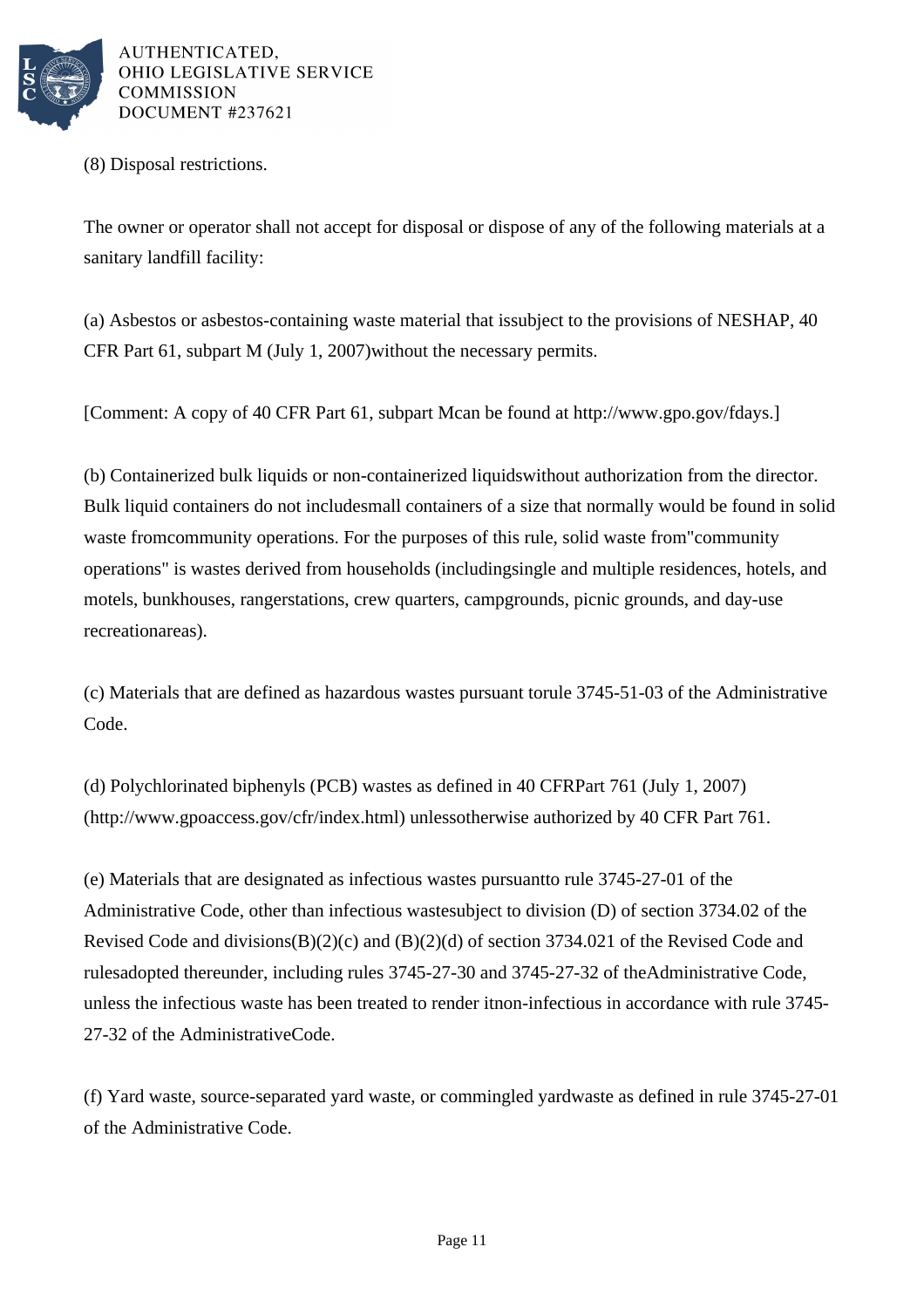

[Comment: Application of this rule should be read in conjunction with the yard waste management rules contained in paragraph (O) of this rule.]

(g) Whole scrap tires or shredded scrap tires with the exception of the following:

(i) Burned and partially burned scrap tires, pyrolytic oil, and contaminated soils provided that those materials meet the definition of solid waste in rule 3745-27-01 of the Administrative Code.

(ii) Scrap tire pieces from a scrap tire recovery facility that are the byproduct of the processing of scrap tires.

(iii) Authorized beneficial uses of scrap tires pursuant to rule 3745-27-78 of the Administrative Code.

(iv) Whole scrap tires which could not be processed by a scrap tire recovery facility. The owner or operator of the scrap tire recovery facility shall complete a scrap tire shipping paper and record on the shipping paper why the scrap tires are not processable at the scrap tire recovery facility. This includes but is not limited to aircraft tires and forklift tires that are not processable due to their construction or scrap tires contaminated with mud or other materials that render the tires unsuitable for processing.

(h) Low-level radioactive wastes as specified in section 3734.027 of the Revised Code.

(i) Semi-solid material containing free liquids, as determined by results obtained from conducting method 9095 (paint filter liquids test) in SW-846, third edition: "Test Methods for Evaluating Solid Wastes, Physical/Chemical Methods," (February 2007)

(http://www.epa.gov/epaoswer/hazwaste/test/main.htm) on the semi-solid material, unless the owner or operator has obtained prior written authorization from Ohio EPA to dispose of that semi-solid material in the facility.

(9) Litter.

The owner or operator shall employ all reasonable measures to collect, properly contain, and dispose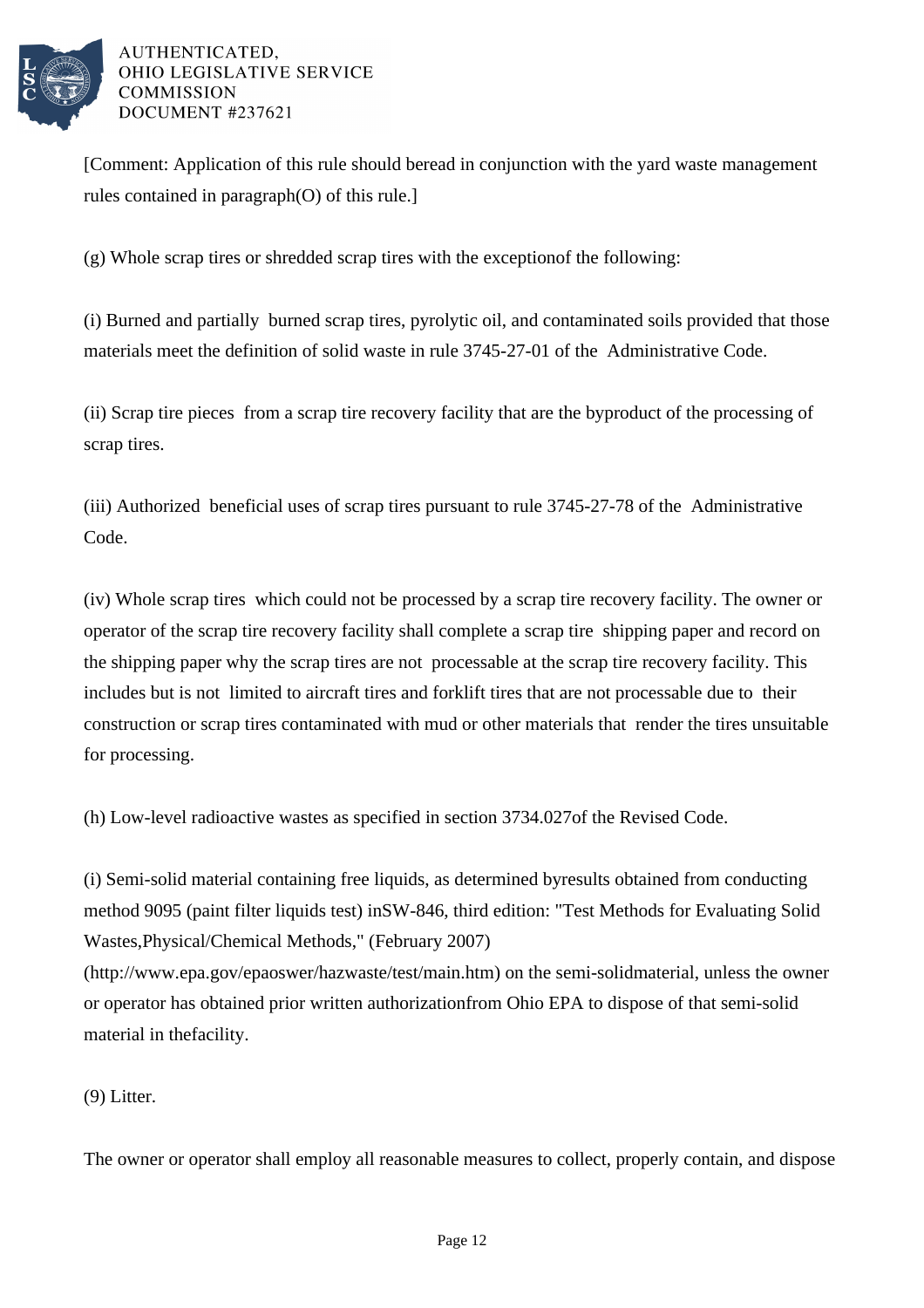

of scattered litter, including the use of portable wind screens where necessary and frequent policing of the area.

(10) Daily log of operations.

(a) The owner or operator shall keep a daily log of operations of the facility that contains all the information specified on forms prescribed by the director. All entries required by the log form shall be completed. The owner or operator of the facility may use alternate forms, either in paper or electronic formats, for the daily log of operations, provided that all of the information requested on the prescribed forms is present.

(b) A copy of the log shall be available for inspection by the health commissioner or the director during normal operating hours.

(c) When required by Ohio EPA, the owner or operator shall submit log forms or summaries of daily logs to the health commissioner or the director on either paper or electronic versions of forms prescribed by the director. The owner or operator may use alternate forms, either in paper or electronic formats, for the log forms or summary of daily logs, provided that all of the information requested on the prescribed forms is present.

(d) The owner or operator shall make the completed daily logs available for inspection at the facility for a minimum of three years. The records retention period may be extended during the course of any unresolved litigation or when so requested by Ohio EPA. The three-year period for retention of records shall begin on the date the daily log form is completed.

(11) Inspection.

(a) The owner or operator shall inspect the sanitary landfill facility at least daily for ponding, erosion, and leachate outbreaks. Written results of the inspections, including a discussion of any corrective actions taken, the date, and weather conditions, shall be recorded on the daily log forms required pursuant to paragraph  $(E)(10)$  of this rule and shall be made available to the health commissioner or the director upon request.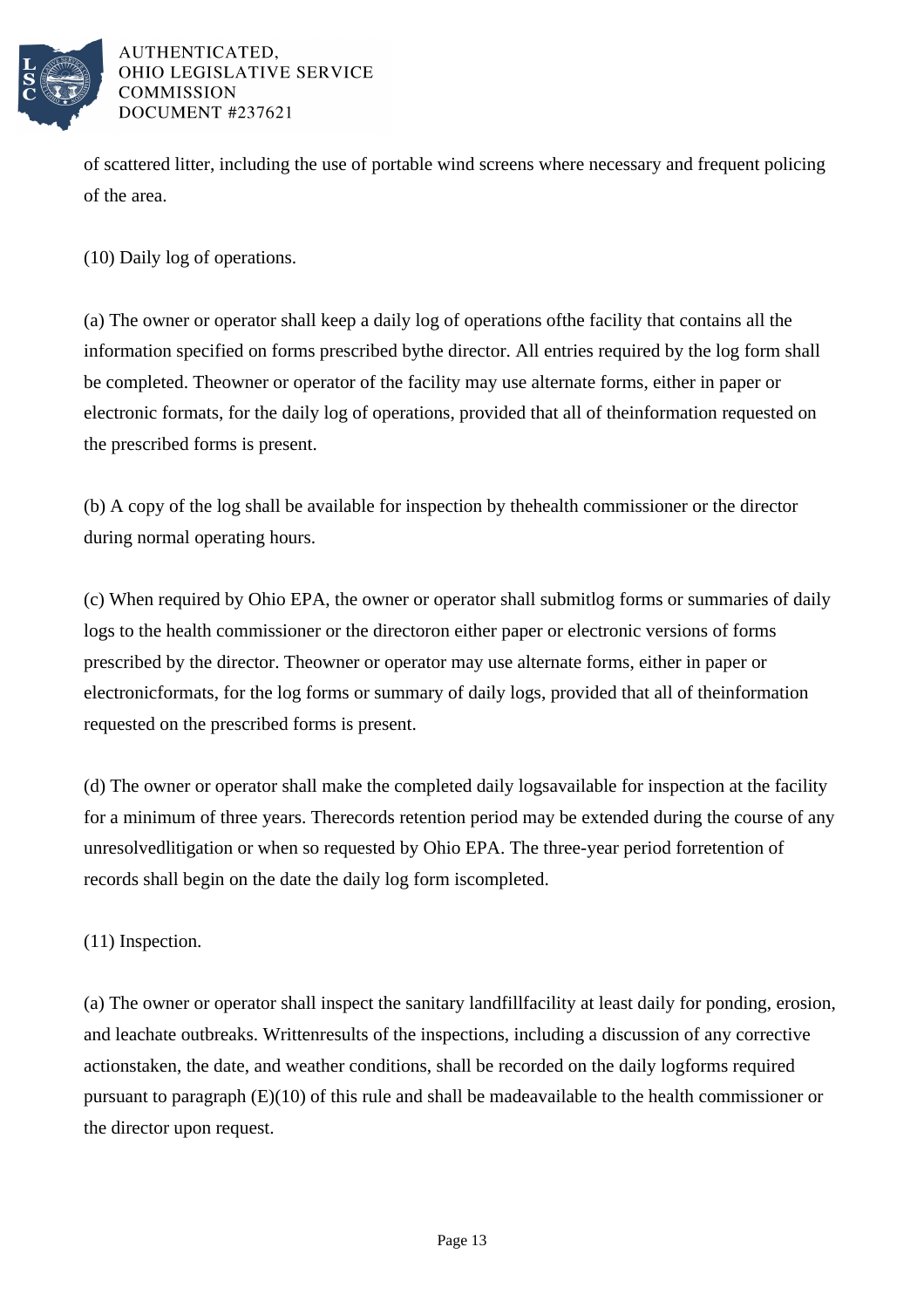

(b) The owner or operator shall inspect sedimentation ponds and sedimentation pond discharge structures, including pipes, ditches, and culverts at least weekly for erosion, clogging, or failure and take prompt corrective action, if necessary. Written results of the inspections, including a discussion of any corrective actions taken, any water quality samples taken, the date, and weather conditions, shall be recorded on the daily log forms required pursuant to paragraph  $(E)(10)$  of this rule and shall be made available to the health commissioner or the director upon request.

(12) Approved permit to install, detail plans, and specifications.

The owner or operator shall ensure that a copy of the approved permit to install, detail plans, specifications and information is maintained at the sanitary landfill facility and is available and may be inspected by the health commissioner or the director upon request during normal operating hours.

(F) Daily cover.

Daily cover shall be applied to all exposed solid waste by the end of the working day to control fire hazards, blowing litter, odors, insects, vectors, and rodents. In no event shall solid waste be exposed for more than twenty-four hours after unloading. Daily cover material shall be nonputrescible, shall not contain large objects in such quantities as may interfere with its application and intended purpose, and shall not be solid waste, unless the owner or operator has received prior, written authorization in accordance with paragraph  $(F)(3)(a)$  of this rule.

(1) For units of a sanitary landfill facility having a leachate management system, a soil layer, a minimum of six inches thick, shall be applied and maintained. Daily cover applied in an area served by a leachate collection system shall be removed or otherwise prepared as necessary prior to the placement of the next layer of waste in that area so as not to impede the flow of leachate to the leachate management system within the limits of waste placement.

(2) For units of a sanitary landfill facility without a leachate management system, a soil layer a minimum of six inches thick, consisting of well-compacted loam, clay loam, silty clay loam, silty clay, or some combination thereof, shall be used.

(3) Alternative daily cover.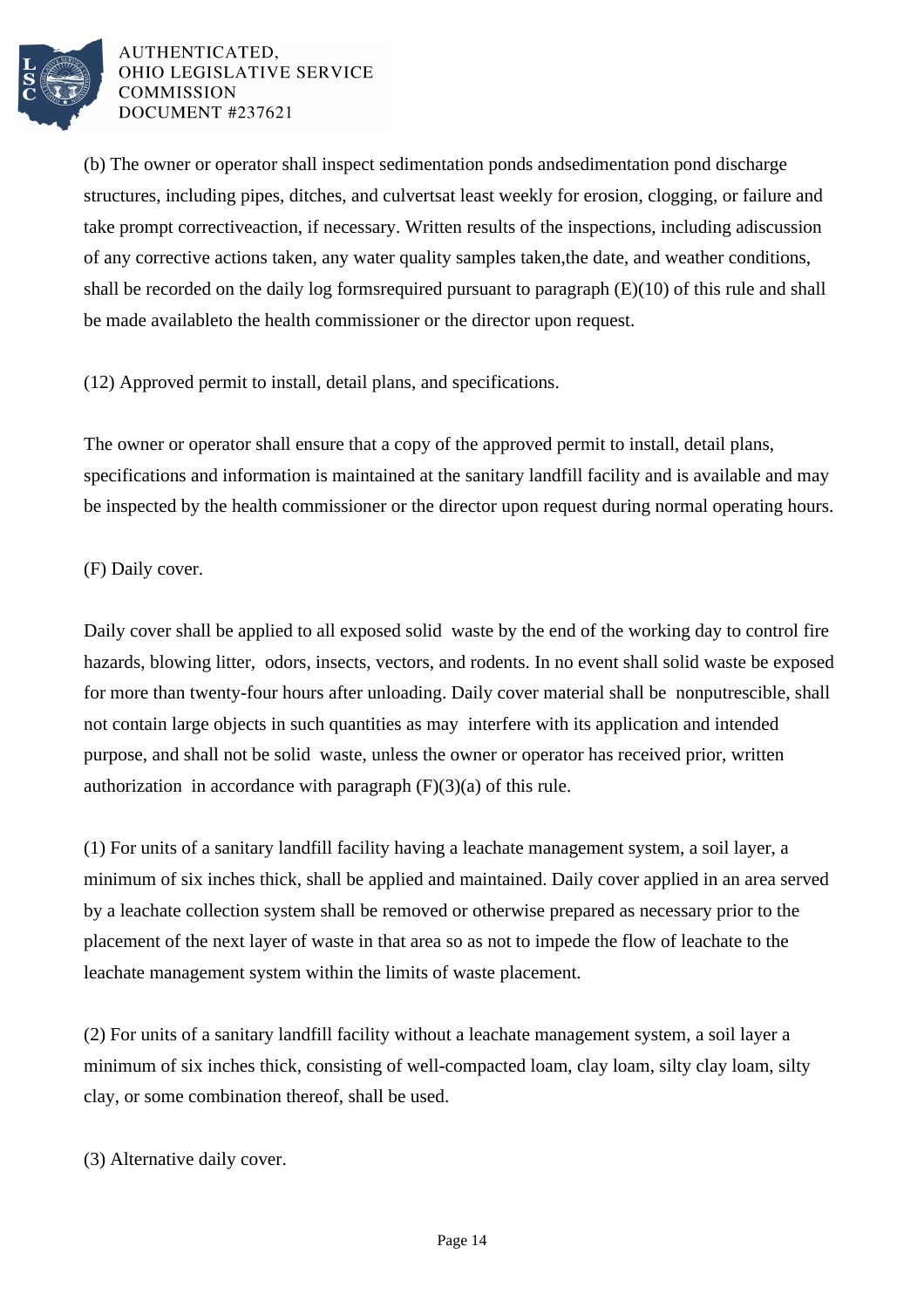

(a) The director may approve solid waste to be used as alternative material for daily cover if the owner of operator can demonstrate to the satisfaction of the director that the solid waste material proposed for use can provide protection comparable to six inches of soil and is protective of human health and environment. The owner or operator must obtain written approval to use solid waste for alternative daily cover prior to utilizing the solid waste.

(b) The director may approve alternative materials, other than solid waste, or other thicknesses for daily cover if the owner or operator can demonstrate to the satisfaction of the director that the proposed alternative material or thickness provides protection that is comparable to six inches of soil and is protective of human health and the environment. The owner or operator must obtain written approval to use an alternative material or thickness for daily cover prior to utilizing the alternative material or thickness.

(4) The director may authorize the application of cover material less often than daily if the owner or operator can demonstrate to the satisfaction of the director that the alternate frequency provides comparable and adequate protection.

(G) Intermediate cover.

(1) To minimize infiltration, the owner or operator shall apply intermediate cover to all filled areas of a sanitary landfill facility where additional waste is not to be deposited for at least thirty days. The director may approve the use of some alternate time period, if the owner or operator can demonstrate to the satisfaction of the director that, by use of the alternate time period, infiltration will not be increased.

(2) Intermediate cover material shall be nonputrescible and have low permeability to water, good compactability, cohesiveness, and relatively uniform texture, and shall not contain large objects in such quantities as may interfere with its application and intended purpose. A soil layer, a minimum of twelve inches thick, consisting of well-compacted loam, silt loam, clay loam, silty clay loam, silty clay or some combination thereof, shall be used. The owner or operator may use other materials or thicknesses for intermediate cover if the owner or operator can demonstrate the satisfaction of the director that the proposed intermediate cover material or thickness provides comparable and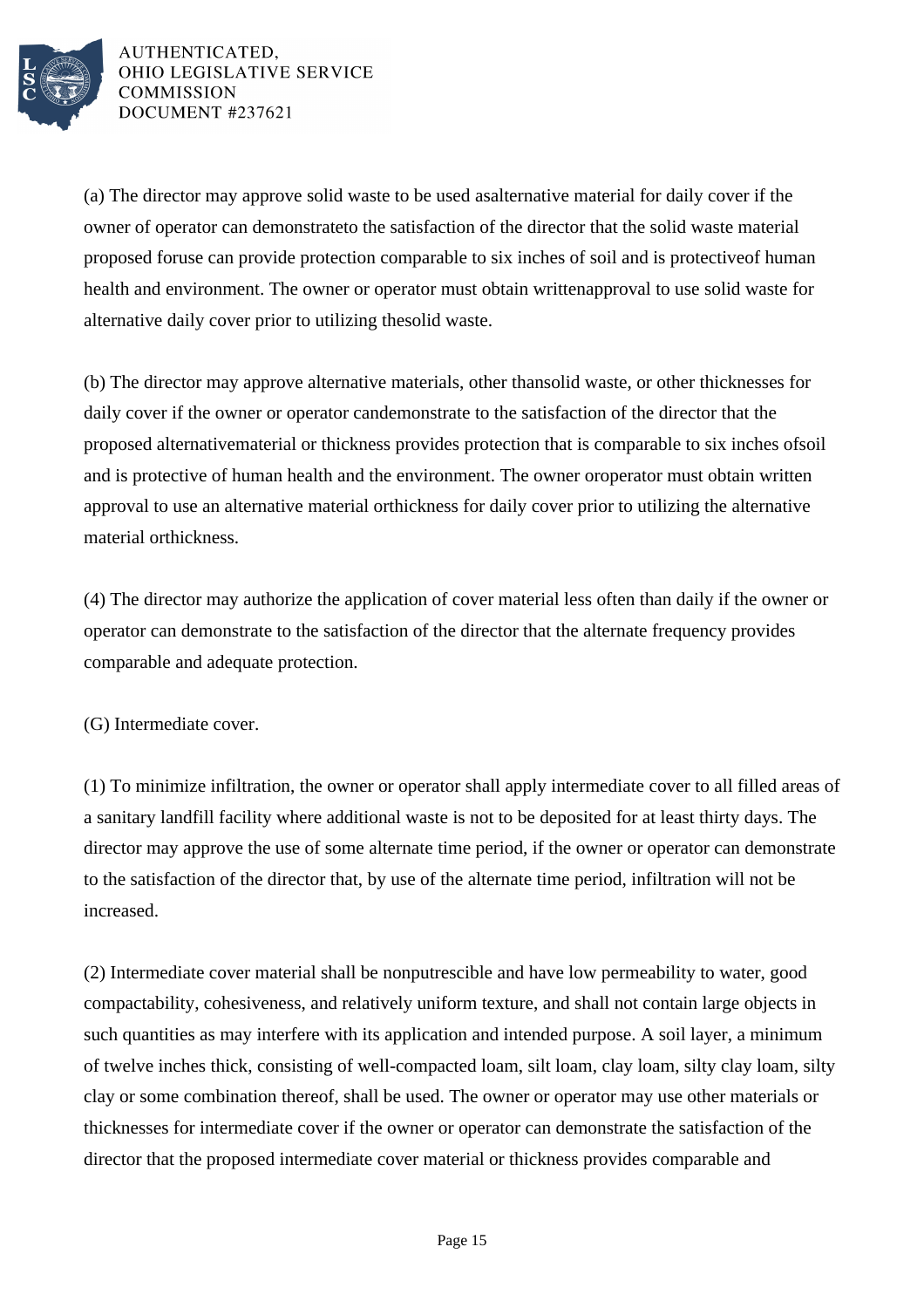

adequate protection.

(3) Prior to the placement of the next layer of waste in that area, intermediate cover in an area shall be removed or otherwise prepared as necessary so as not to impede the flow of leachate to the leachate management system within the limits of waste placement.

(4) The owner or operator shall perform measures to protect the intermediate cover from erosion.

(H) Final cover.

Not later than seven days after reaching the approved final elevations of waste placement in a phase, or an alternate schedule approved by the director, the owner or operator shall begin constructing the final cap system by doing either of the following:

(1) By constructing a cap system over the entire phase in accordance with rule 3745-27-08 of the Administrative Code as specified in rule 3745-27-11 of the Administrative Code.

 $(2)$  By doing all of the following:

(a) Place transitional cover over the entire phase in accordance with rule 3745-27-08 of the Administrative Code.

(b) When the unit in which the phase is located has reached approved final elevations of solid waste placement, construct a cap system over the entire unit in accordance with rule 3745-27-08 of the Administrative Code as specified in rule 3745-27-11 of the Administrative Code.

(c) The owner of operator shall provide written notice to Ohio EPA and the approved health department clearly describing all phases and units, or portions thereof, where transitional cover will be installed in accordance with rule 3745-27-08 of the Administrative Code. The owner of operator shall submit the notification prior to the beginning construction of transitional cover for a particular phase, or portion thereof. A copy of notice shall be placed in the operating record.

(d) After completing construction or transitional cover in a particular phase, the owner of operator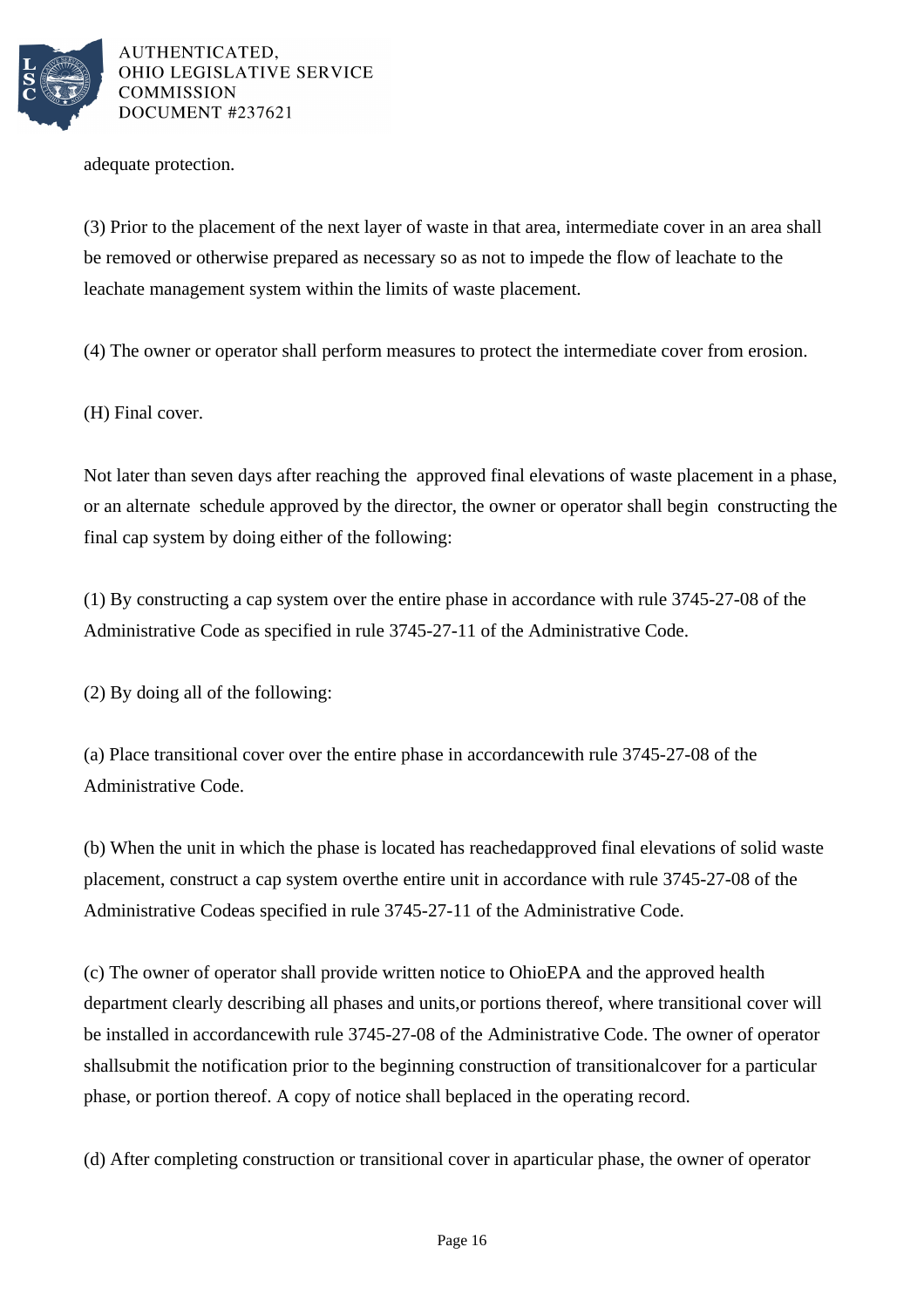

shall submit a certification report to Ohio EPA and the approved health department in accordance with rule 3745-27-08 of the Administrative Code. The certification report shall be submitted not later than the date for the submittal of the next annual operational report required pursuant to paragraph (M) of this rule. A copy of the certification shall be placed in the operating record.

(e) Notwithstanding any prior notification that transitional cover will be installed, the owner or operator may choose to comply with paragraph  $(H)(1)$  of this rule. The owner or operator shall provide prior notice to Ohio EPA and the approved health department of any change from a previously submitted notification.

[Comment: Use of the transitional cover, formerly known as interim final cover, as specified in paragraph  $(H)(2)$  of this rule may increase the closure cost estimate since that final cap system may not be installed over large areas of a facility until near the end of the facility's life. Rule 3745-27-15 of the Administrative Code requires the owner or operator to prepare cost estimates which reflect the cost of closure activities at a point when closure of the sanitary landfill facility would be most expensive and which assumes closure is performed by a third party. Paragraph  $(M)(6)$  of this rule requires the owner or operator to at least annually update the closure cost estimate and submit the revised estimate with the annual operational report. Finally, rule 3745-27-15 of the Administrative Code mandates that when the current closure cost estimate increases the owner or operator must increase the dollar amount of the financial assurance mechanism.]

# (I) Scales.

The owner or operator of a sanitary landfill facility, with an authorized maximum daily waste receipt greater than two hundred tons per day, shall use scales as the sole means of determining gate receipts. All scales shall be inspected, tested, and approved by the county auditor or city sealer having jurisdiction where the scale is located and shall meet the specifications, tolerances, and regulatory requirements of section 1327.49 of the Revised Code. This paragraph shall not apply to a sanitary landfill facility owned by the generator that exclusively disposes of waste generated at premises owned by the generator.

(J) Surface water management.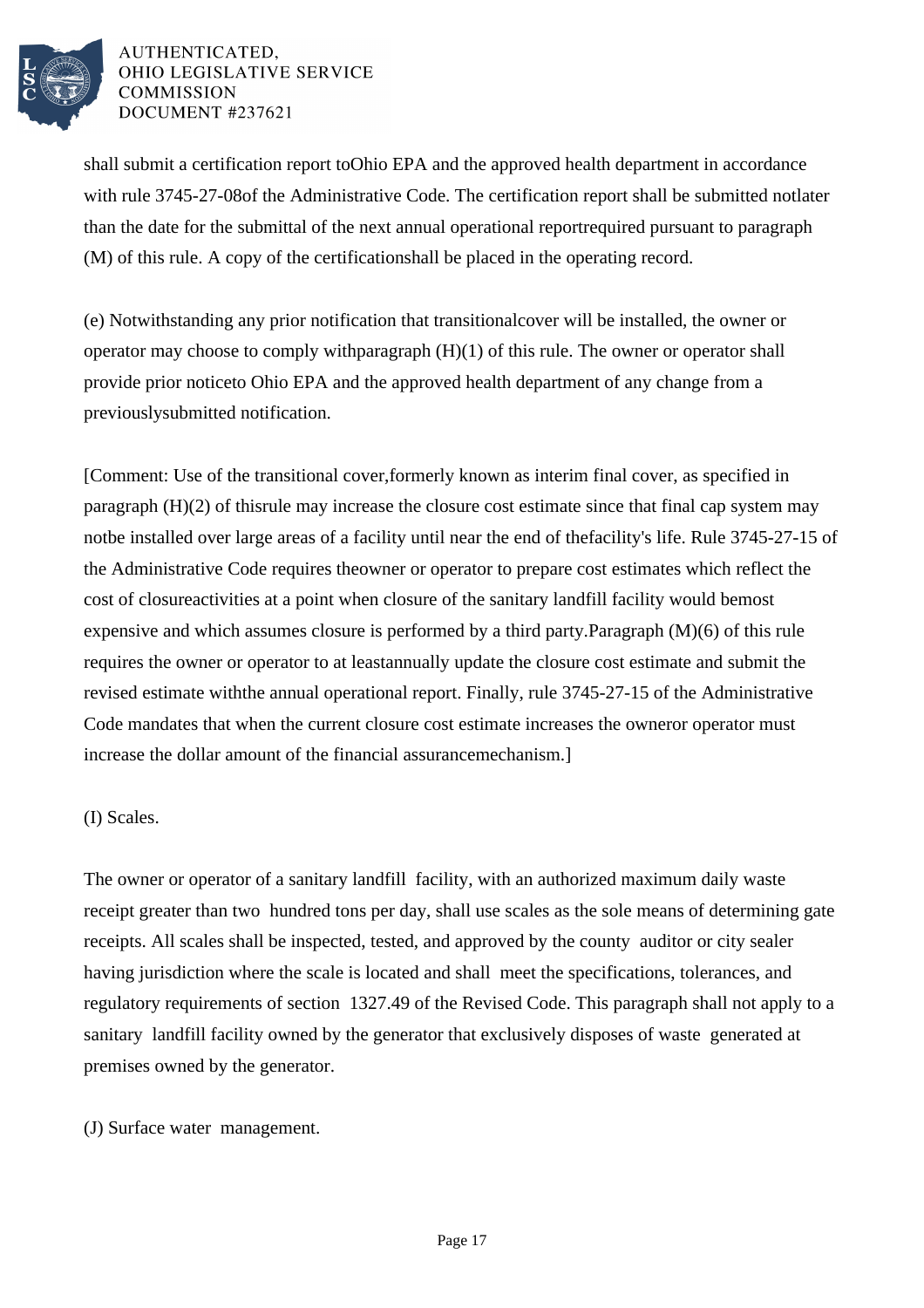

(1) The owner or operator shall ensure that surface water at a sanitary landfill facility is diverted from areas where solid waste is being, or has been, deposited. The owner or operator shall ensure that a sanitary landfill facility is designed, constructed, maintained, and provided with surface water control structures that control run-on and runoff of surface water. These surface water control structures shall ensure minimal erosion and infiltration of water through the cover material and cap system. These surface water control structures shall be designed in accordance with rule 3745-27-08 of the Administrative Code.

(2) The design of any surface water control structures shall be placed in the operating record in accordance with rule 3745-27-09 of the Administrative Code.

(3) If ponding or erosion occurs on areas of the sanitary landfill facility where waste is being, or has been, deposited, the owner or operator shall undertake actions as necessary to correct the conditions causing the ponding or erosion.

(4) If a substantial threat of surface water pollution exists, the director or health commissioner may require the owner or operator to monitor the surface water.

(K) Leachate management.

(1) If a leachate outbreak occurs at the sanitary landfill facility, the owner or operator shall repair all outbreaks and do the following:

(a) Contain and properly manage the leachate at the sanitary landfill facility.

(b) If necessary, collect and dispose of the leachate in accordance with paragraphs  $(K)(5)$  and  $(K)(6)$ of this rule.

(c) Take action to minimize, control, or eliminate the conditions which contribute to the production of leachate.

(2) The owner or operator shall maintain at least one lift station back-up pump at the sanitary landfill facility at all times.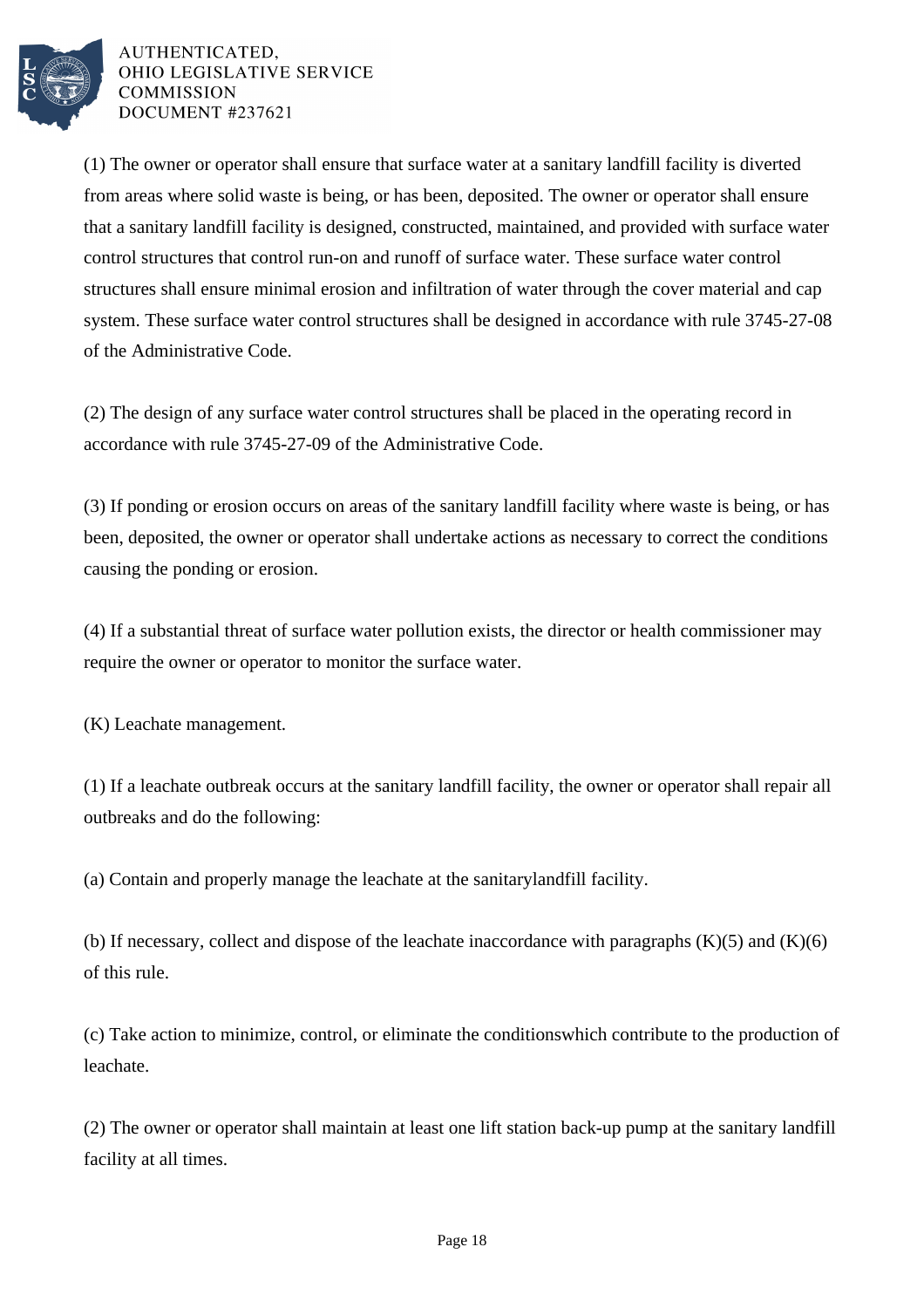

(3) The owner or operator shall visually or physically inspect the collection pipe network of the leachate management system after placement of the initial lift of waste to ensure that crushing has not occurred and shall inspect the collection pipe network annually thereafter to ensure that clogging has not occurred.

(4) If authorized in writing by the director, the owner or operator may temporarily store leachate within the limits of waste placement until the leachate can be treated and disposed as outlined in the leachate contingency plan as required in paragraph  $(K)(6)$  of this rule.

(5) The owner or operator shall treat and dispose of collected leachate in accordance with Chapter 6111. of the Revised Code and with one of the following:

(a) Treat and dispose of collected leachate on site at the sanitary landfill facility.

(b) Pretreat collected leachate on-site and dispose of collected leachate off-site of the sanitary landfill facility.

(c) Treat and dispose of collected leachate off-site of the sanitary landfill facility.

(6) The owner or operator shall prepare a contingency plan for the storage and disposal of leachate and place a copy in the operating record. The plan shall describe the immediate and long term steps, including the setting aside of land for the construction and operation of an on-site treatment facility, to be taken for leachate management in the event that collected leachate cannot be managed in accordance with the management option selected in paragraph  $(K)(5)$  of this rule.

(7) If a substantial threat of water pollution exists from the leachate entering surface waters, the director or health commissioner may require the owner or operator to monitor the surface water.

(L) PCB and hazardous waste prevention and detection program.

By June 1, 1994, the owner or operator shall implement a written program at the sanitary landfill facility with procedures that are sufficient to detect and prevent the disposal of regulated hazardous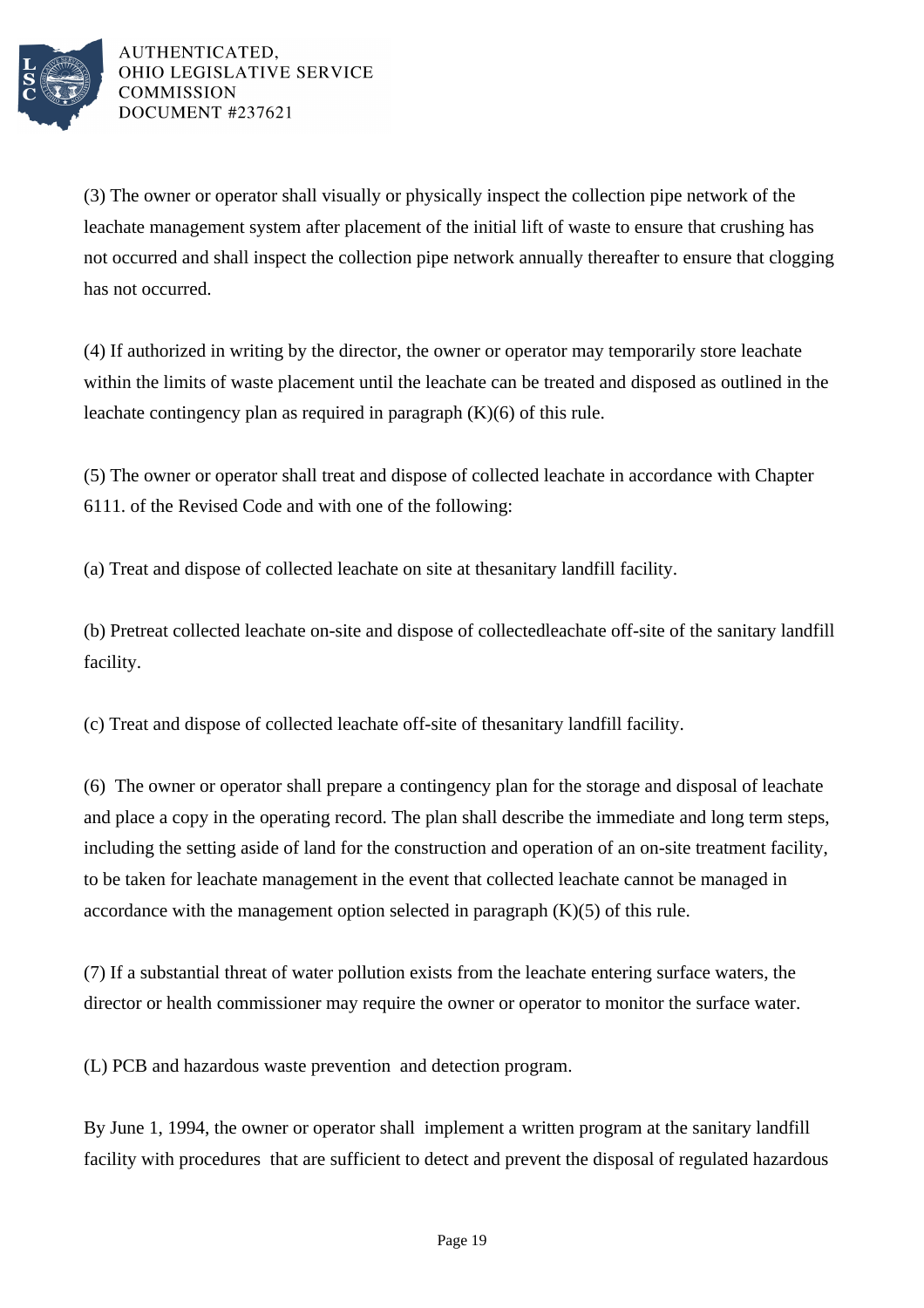

wastes as defined in rule 3745-51-03 of the Administrative Code and polychlorinated biphenyls (PCB) wastes as defined in 40 CFR Part 761 (July 1, 2007) (http://www.gpo.gov/fdsys). The owner or operator shall place the "PCB and hazardous waste prevention and detection program," inspection records, generator certifications, waste screening information, and notifications required by this rule into the operating record in accordance with rule 3745-27-09 of the Administrative Code. The "PCB and hazardous waste prevention and detection program" shall at a minimum include the following elements:

(1) Detection program. The owner or operator shall implement a written detection program for the detection PCB or hazardous wastes prior to disposal. The detection program shall consist of at least one of the following:

(a) A "random inspection program." The owner or operator shall randomly inspect incoming loads at the sanitary landfill facility as follows:

(i) Incoming loads shall be randomly selected by means of a random numbers table or other equivalent method prior to the start of the business day.

(ii) The frequency of inspections shall be sufficient to ensure that incoming loads do not contain regulated PCB or hazardous wastes, but shall not be less than one inspection per fifty incoming loads.

(iii) The owner or operator may exclude from random inspection loads sources exclusively dedicated to waste collection from community operations (i.e. waste derived from households including single and multiple residences, hotels and motels, bunkhouses, ranger stations, crew quarters, campgrounds, picnic grounds, and day-use recreation areas).

(b) Pre-acceptance waste screening program. A "pre-acceptance waste screening program" shall at a minimum include the following:

(i) A description of the type of wastes and type of waste characteristics that require evaluation by the owner or operator prior to acceptance at the sanitary landfill facility.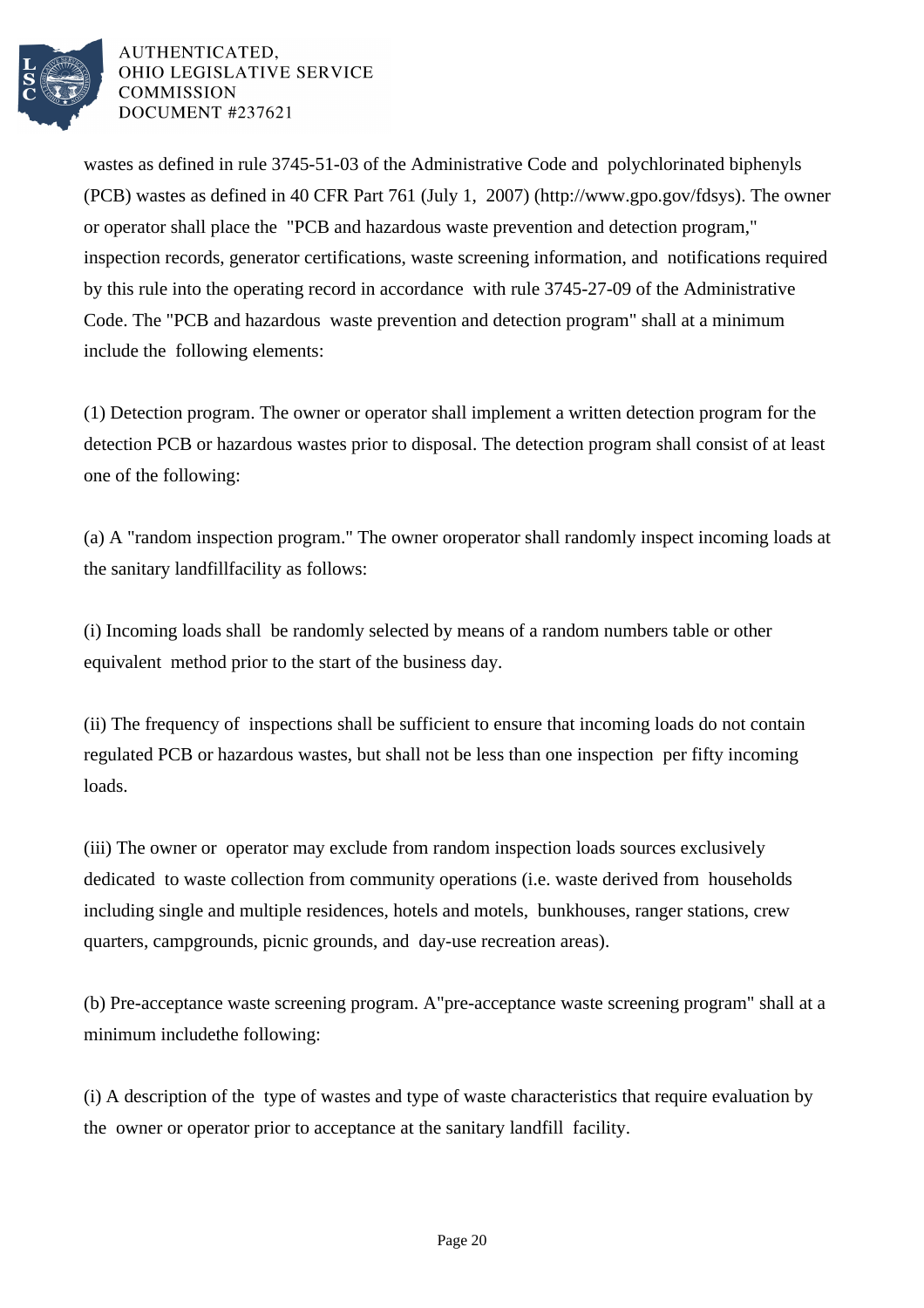

(ii) A requirement, based on type of waste, that the owner or operator obtain from the generator a written description of the waste, its source, physical and chemical characteristics including analytic data, if available, and certification from the generator that the material does not contain PCB or hazardous wastes.

(iii) A requirement, based on the type of waste, that the owner or operator obtain a representative sample of the waste from the generator and a certification from the generator that the sample is representative of the waste stream, and a description of the circumstances in which sample analysis is required prior to waste acceptance.

(iv) A description of the procedures and personnel (including professional qualifications) responsible for determining waste acceptance and for documenting a decision on waste acceptance.

(c) Other detection measures, acceptable to the director, sufficient to ensure that incoming loads do not contain regulated PCB or hazardous wastes.

(2) Procedure upon detection or suspected detection of PCB or hazardous wastes.

(3) Procedure for creating and maintaining records, including inspection records, generator certifications, waste screening documentation, and notifications in accordance with the requirements of rule 3745-27-09 of the Administrative Code.

(4) Procedures for training of sanitary landfill facility personnel for personal safety and to recognize regulated hazardous wastes and PCB wastes.

(5) Procedures for notifying the appropriate Ohio EPA district office and approved health department upon the actual discovery of a regulated hazardous waste or PCB waste at the sanitary landfill facility. The notification procedures shall at a minimum provide the following:

(a) A notification to Ohio EPA and the approved health department not later than twenty-four hours by phone, and not later than seven days in writing, of the discovery of regulated hazardous wastes or PCB wastes at the facility.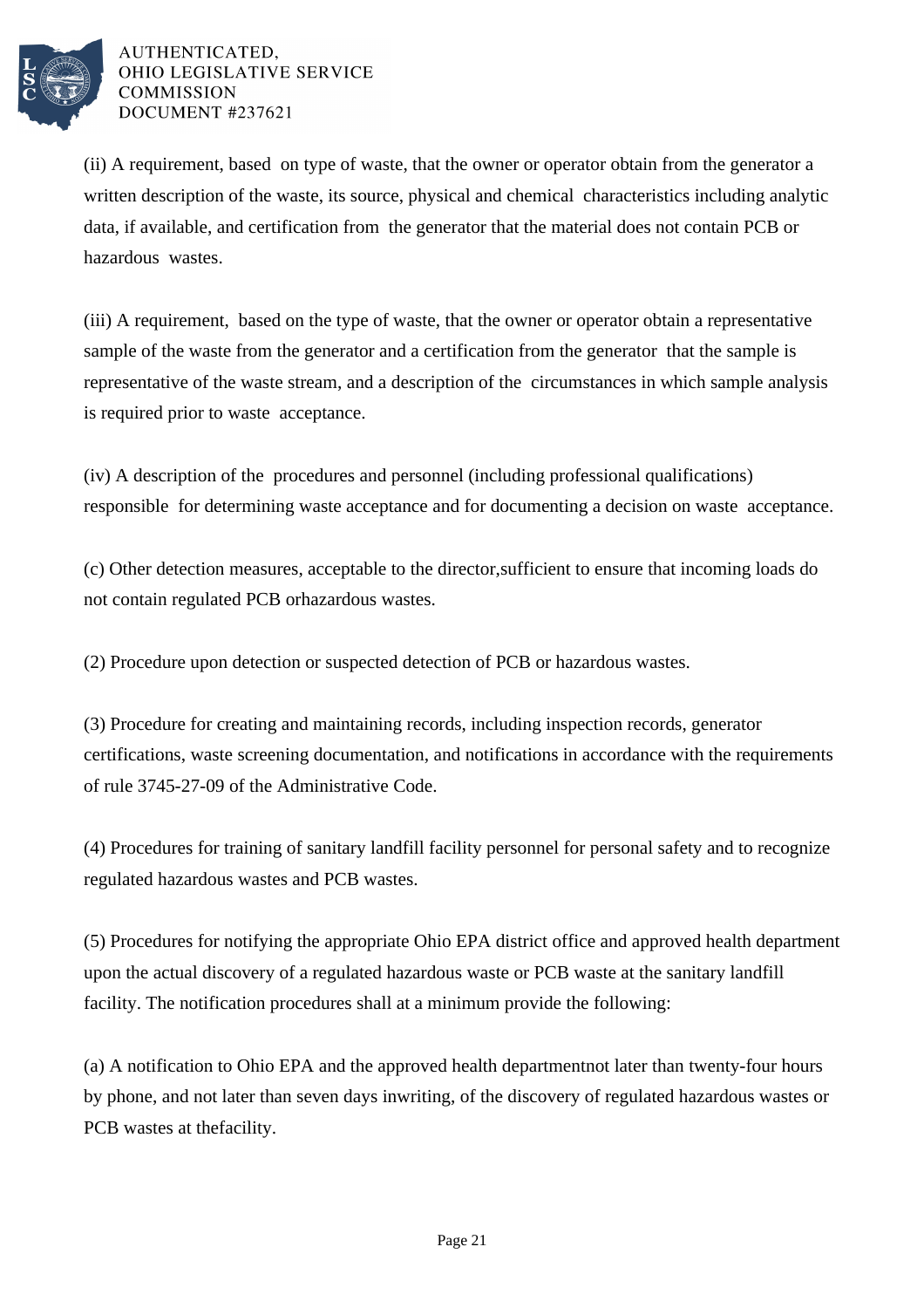

(b) The notification shall identify all generators, transporters, and brokers of the wastes.

(c) The notification shall indicate whether the waste was disposed of at the facility, and if so, where.

(6) Upon the suspected detection of PCB or hazardous wastes, prior to placement of the PCB or hazardous wastes at the working face, the owner or operator shall not place the wastes at the working face and shall manage waste in a manner protective of human health and the environment until confirming that wastes are not PCB or hazardous wastes.

(7) Upon the detection of PCB or hazardous wastes prior to placement of the wastes at the working face, the owner or operator shall not place the wastes at the working face, shall implement the notification procedures in the PCB and hazardous waste prevention and detection program, and shall manage the PCB or hazardous waste in accordance with applicable state and federal laws.

(8) Upon the detection of PCB or hazardous wastes after placement of the wastes at the working face, the owner or operator shall take such actions as are necessary to attain compliance with applicable state and federal laws.

(M) Annual operation report.

The owner or operator of a sanitary landfill facility shall submit an "annual operational report" to the appropriate Ohio EPA district office and approved health department not later than the first day of April of each year. The "Annual Operational Report" shall include at a minimum the following information summarizing the previous calendar year's operations:

(1) A topographic map of all units of the sanitary landfill facility, certified by a professional skilled in the appropriate disciplines, with updated contour lines on the plan drawing containing information specified in rule 3745-27-06 of the Administrative Code. The scale and contour interval shall be consistent with the approved plans. At a minimum, the owner or operator shall identify the following:

(a) The calendar year which the submittal represents.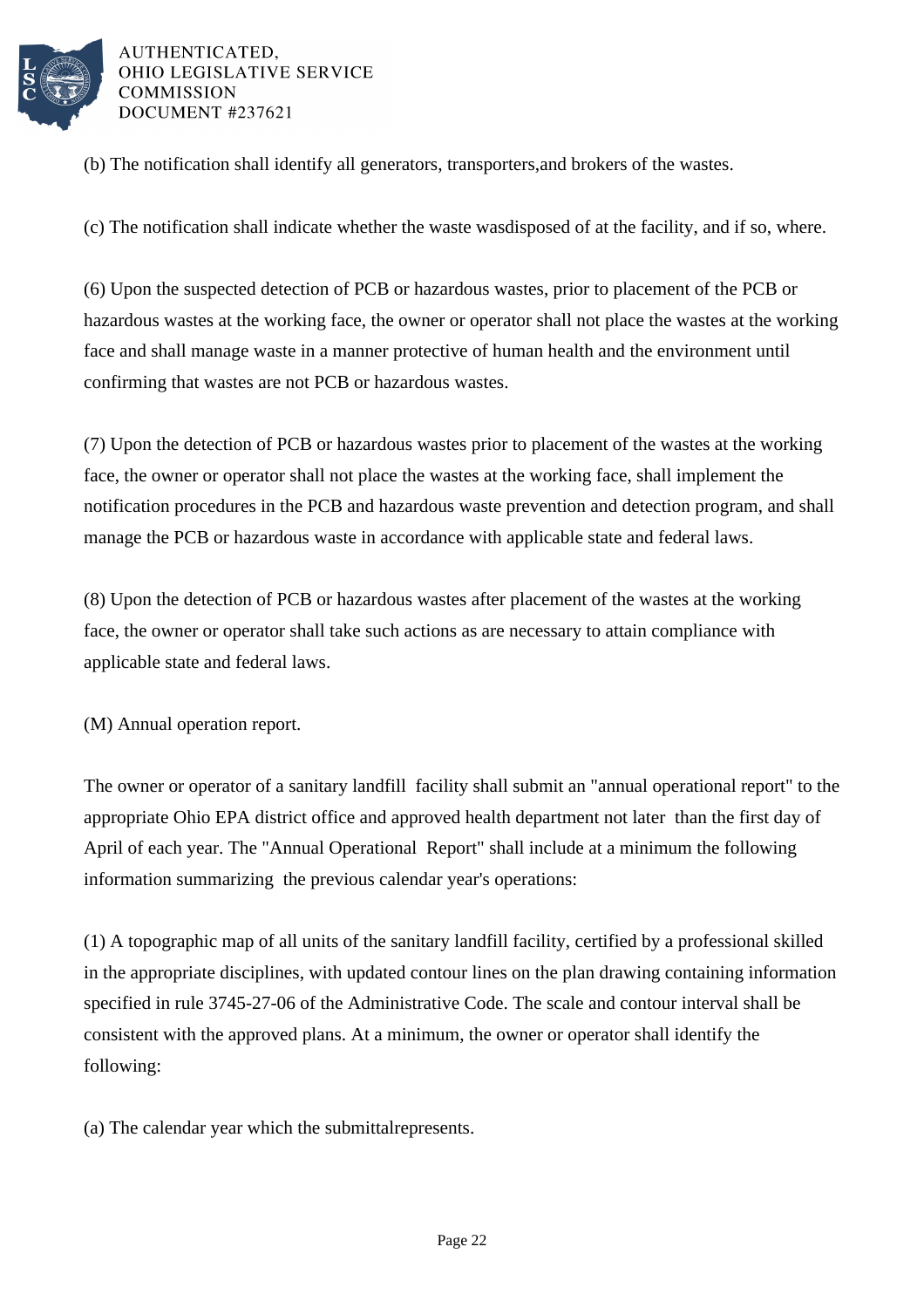

- (b) The areal extent of each phase of construction.
- (c) The areal extent of closed areas of all units that have a final cap system or have transitional cover.
- (d) Areas that have intermediate cover.
- (e) The current working phase and unit.
- (f) The projected phase and unit for filling in the coming year.
- (g) Access roads and buildings.
- (h) On-site borrow areas and cover material stockpiles.

(i) A comparison of the actual vertical and horizontal limits of emplaced waste to the vertical and horizontal limits of waste placement authorized in the applicable authorizing documents, including an approved permit to install, plan approval, or operational report. If emplaced waste exceeds the limits of vertical and horizontal waste placement authorized in the applicable authorizing documents, this comparison shall include a topographic map which delineates the areal extent of emplaced waste that exceeds approved limits specified in such authorizing documents. In addition, the topographic map shall contain notes that indicate the following information for waste exceeding authorized limits of waste placement: the maximum estimated volume, the maximum depth, and the average depth.

[Comment: The submittal of this information does not relieve an owner or operator from complying with applicable authorizing documents or correcting violations.

(2) A summary of the daily logs for the previous year on forms prescribed by the director or alternate forms used pursuant to paragraph  $(E)(10)$  of this rule.

(3) An estimate of the remaining sanitary landfill facility life, in years, and in terms of the remaining volume of the sanitary landfill facility to be filled, in cubic yards.

(4) A summary of the quantity of leachate collected for treatment and disposal on a monthly basis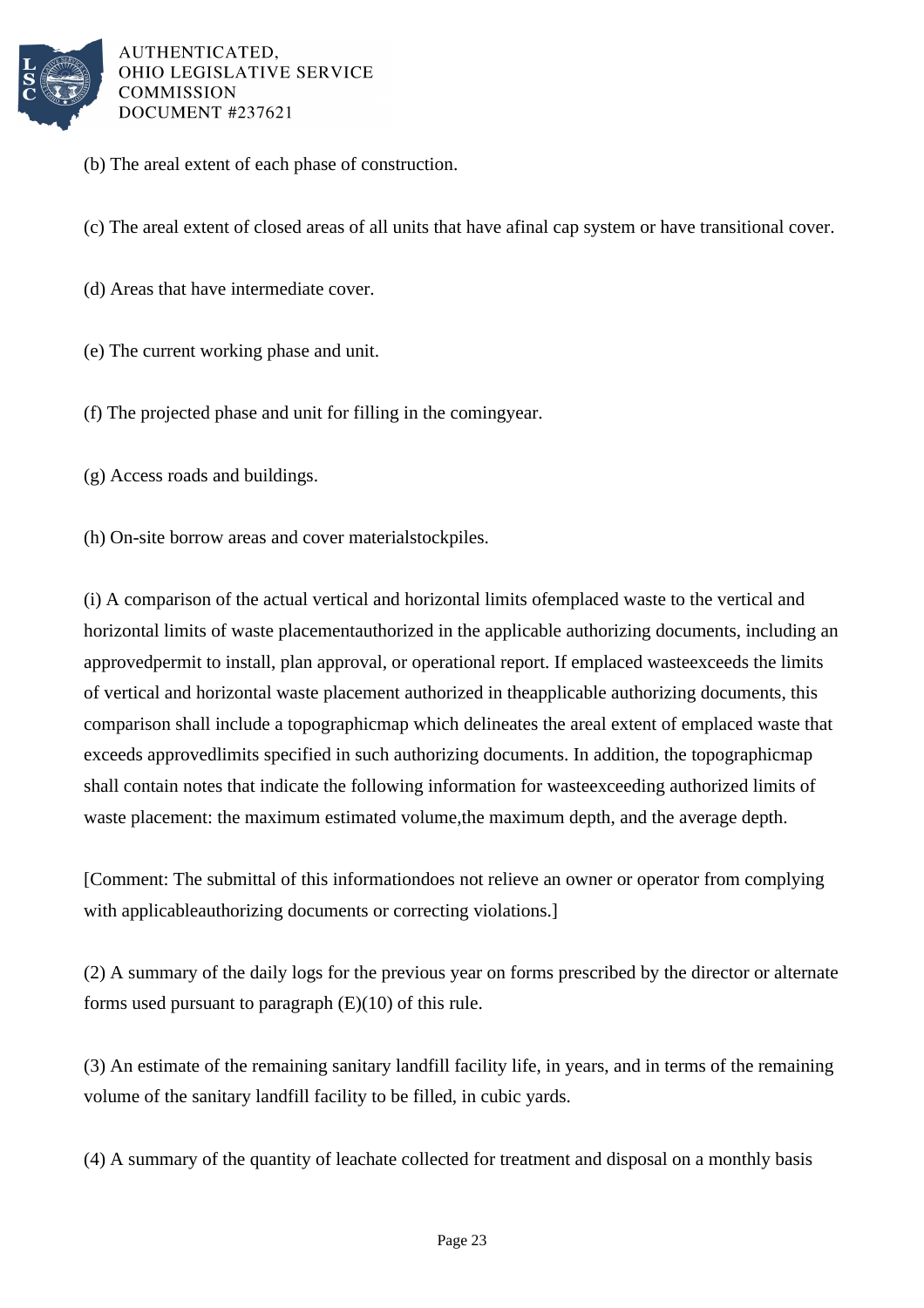

during the year, location of leachate treatment and disposal, and verification that the leachate management system is operating in accordance with this rule.

(5) Results of analytical testing of an annual grab sample of leachate for the parameters specified in appendix I to rule 3745-27-10 of the Administrative Code and for polychlorinated biphenyls (PCBs). The grab sample shall be obtained from the leachate management system.

[Comment: If PCBs are detected in leachate that will be discharged directly to or transported and discharged to a wastewater treatment plant, then the owner or operator of the sanitary landfill facility generating the leachate should contact Ohio EPA, division of surface water, prior to discharging the leachate. If the wastewater treatment plant is not affiliated with the landfill facility, then the owner or operator should also contact the receiving wastewater treatment plant prior to discharge. The owner or operator of the sanitary landfill facility should inform Ohio EPA, division of surface water (and the wastewater treatment plant, if applicable) of the presence and concentration of PCBs detected in the leachate. Depending upon the wastewater treatment plant's permitted discharge limit for PCBs, the owner or operator of the sanitary landfill facility may be required to conduct pretreatment of the leachate to remove PCBs prior to discharging to the wastewater treatment plant.

(6) The most recent updated closure cost estimate, post-closure care cost estimate, and, if applicable, corrective measures cost estimate, adjusted for inflation and for any change in closure cost estimate, post-closure care cost estimate, or corrective measures cost estimate required by rules  $3745-27-15$ , 3745-27-16, and 3745-27-18 of the Administrative Code.

(7) A summary of any maintenance performed on the leachate management system, ground water monitoring system, explosive gas monitoring system, and any other monitoring and control system installed at the sanitary landfill facility or performed in response to this rule.

(8) A notarized statement that, to the best of the knowledge of the owner or operator, the information contained in the annual report is true and accurate.

(9) If applicable, a summary of instances recorded in accordance with procedures required in paragraph  $(O)(2)(a)(v)$  of this rule in which the owner or operator of a sanitary landfill facility refused acceptance of a vehicle due to the presence of source-separated yard waste or commingled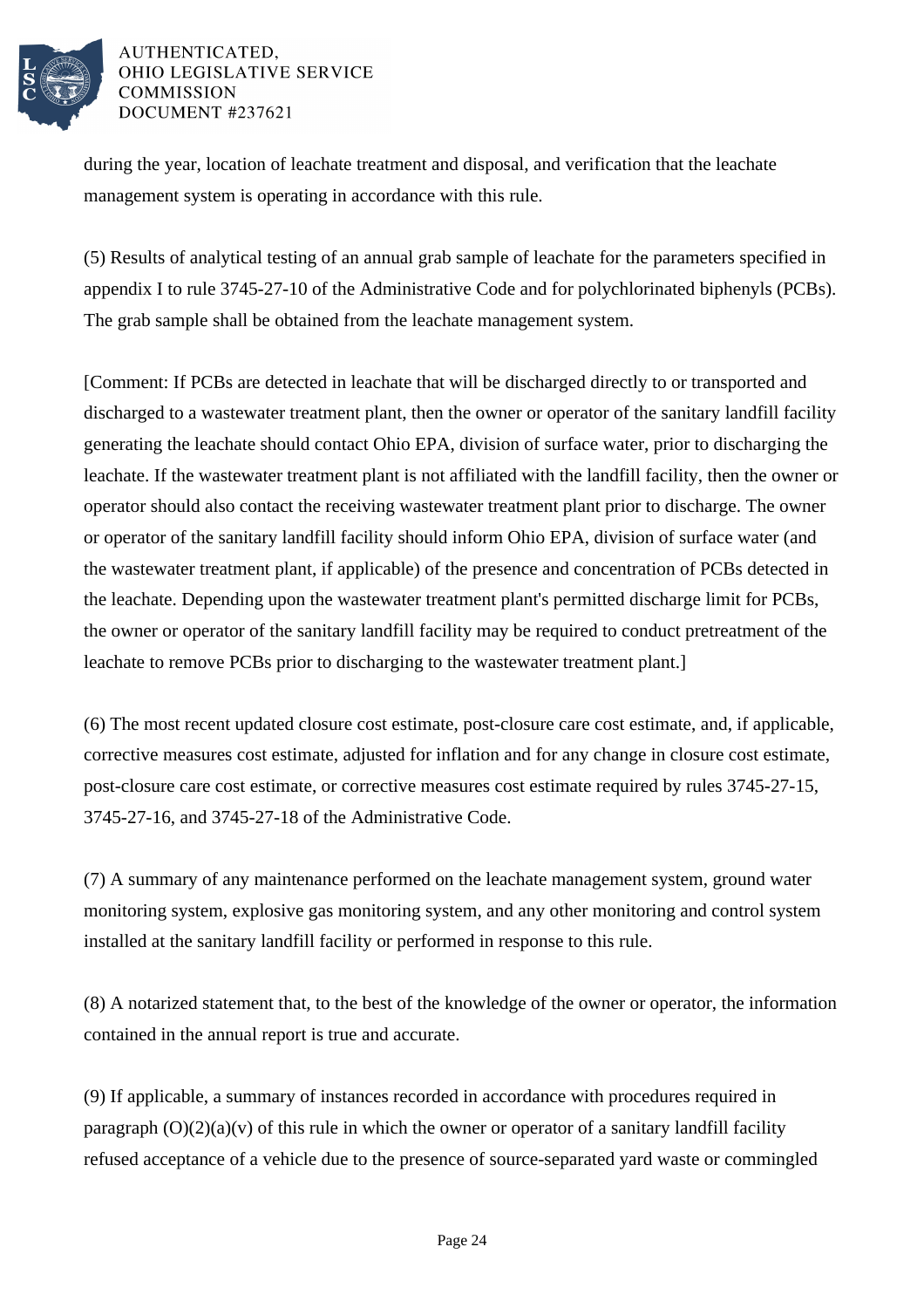

yard waste in the vehicle load.

(N) Ten year design demonstration.

Upon every tenth anniversary of the effective date of the initial permit to install issued to the owner or operator of the sanitary landfill facility pursuant to Chapter 3734. of the Revised Code and each tenth anniversary thereafter, the owner or operator shall submit to Ohio EPA an analysis demonstrating that the design of the unconstructed portions of the sanitary landfill facility continues to be consistent with the design standards established in the current version of rule 3745-27-08 of the Administrative Code. If the director determines that the design is no longer consistent with the standard established in the current version of rule 3745-27-08 of the Administrative Code, then the director may require the owner or operator to make the necessary changes to the sanitary landfill facility to bring the facility into compliance with the design standards in the current version of rule 3745-27-08 of the Administrative Code. Since these changes will represent deviations from what is contained in the current authorizing documents, the owner or operator shall obtain the appropriate authorization from Ohio EPA prior to making the changes. If a permit to install application is required, the director shall not apply the criteria outlined in paragraph (H) of rule 3745-27-07 of the Administrative Code, when considering the permit to install application.

[Comment: A deviation may be an alteration, a modification, or an other change depending upon the significance of the deviation. If the deviation represents an alteration, then the owner or operator is required to obtain written concurrence from Ohio EPA prior to making any change to the facility. If the deviation represents a modification, then the owner or operator is required to obtain a permit to install for the modification from Ohio EPA prior to making any change to the facility.]

[Comment: To determine when Ohio EPA does and does not apply siting criteria to the review of an application for a permit to install to modify the facility, see rule 3745-27-07 of the Administrative Code.]

(O) Yard waste management.

[Comment: Application of this rule should be read in conjunction with paragraphs (E)(2)(c) and (E)(8)(f) of this rule. The definitions for "yard waste," "source-separated yard waste," and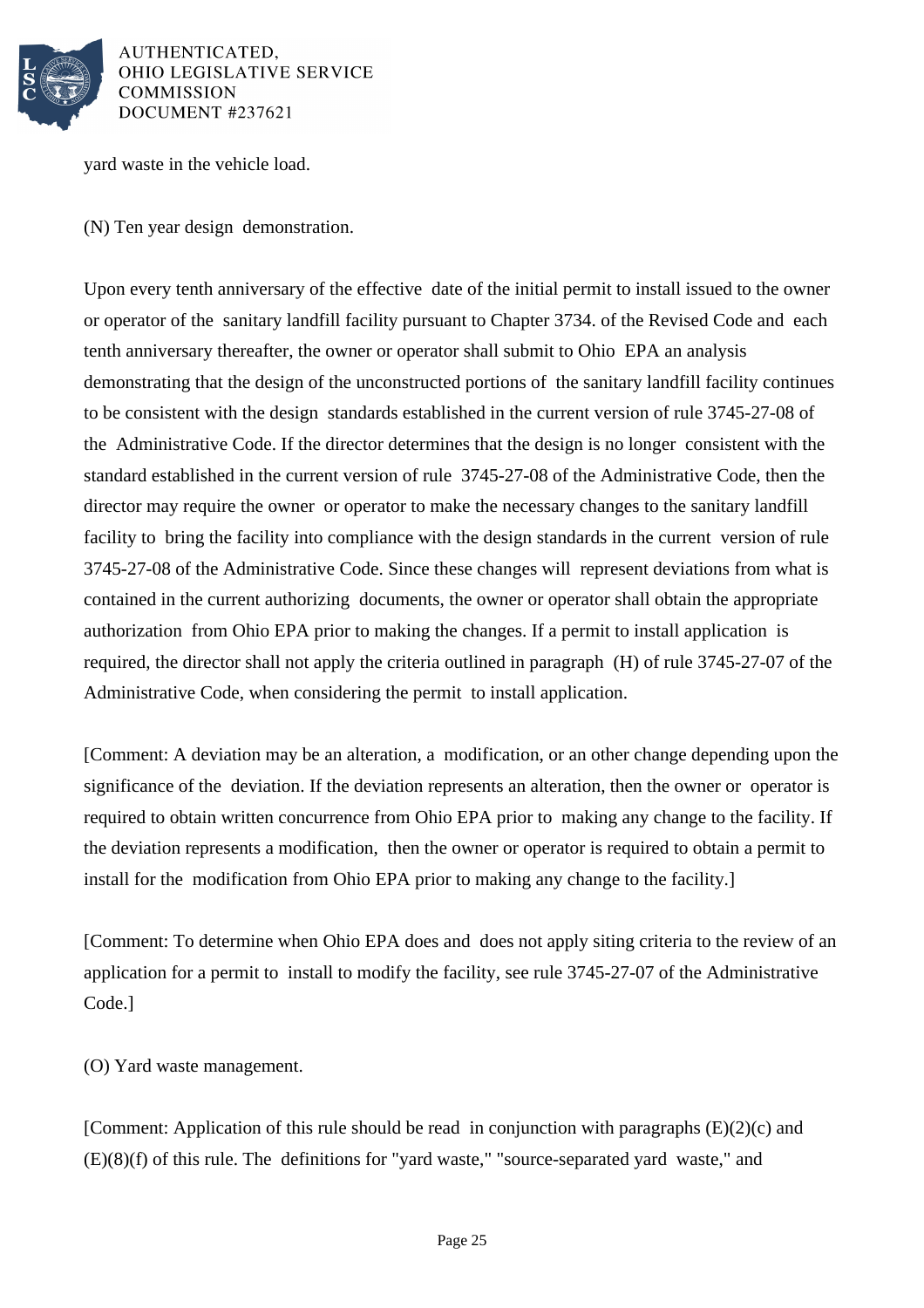

"commingled yard waste" are located in rule 3745-27-01 of the Administrative Code.]

(1) The owner or operator may accept for disposal and dispose of source-separated yard waste at the sanitary landfill facility if any of the following are applicable:

(a) The owner or operator may for a temporary period of time accept for disposal and dispose of yard waste resulting from storm damage or other natural catastrophe upon the written acknowledgment of the solid waste management district of the need for the temporary disposal of yard waste.

[Comment: The solid waste management district is the local entity responsible for tracking the availability of waste disposal and processing capacity. The solid waste management district is therefore the appropriate entity to make the determination that locally available yard waste management capacity is not sufficient to handle yard waste resulting from storm damage or other natural catastrophe.]

(b) The owner or operator may dispose of yard waste resulting from the incidental acceptance of yard waste where the yard waste has been placed at the working face of the landfill, provided the owner or operator complies with paragraph  $(O)(2)$  of this rule.

For the purposes of this rule "incidental acceptance" of yard waste means a source-separated or commingled yard waste is place the working face of the landfill.

(c) The owner of operator may accept a vehicle load of source-separated yard waste if that vehicle load has been refused acceptance by a composting facility registered or licensed in accordance with Chapter 3745-560 of the Administrative Code. The owner or operator shall obtain documentation of this refused acceptance by a composting facility upon acceptance of the vehicle at the sanitary landfill. Such documentation shall identify the vehicle, the vehicles' load, the compost facility which refused acceptance of the vehicle load, and the date of refusal on a form prepared by the director. The owner or operator shall attach any forms received to the appropriate daily log of operations required in paragraph  $(E)(10)$  of the is rule.

(d) The owner or operator may accept for disposal and dispose of tree trunks and stumps.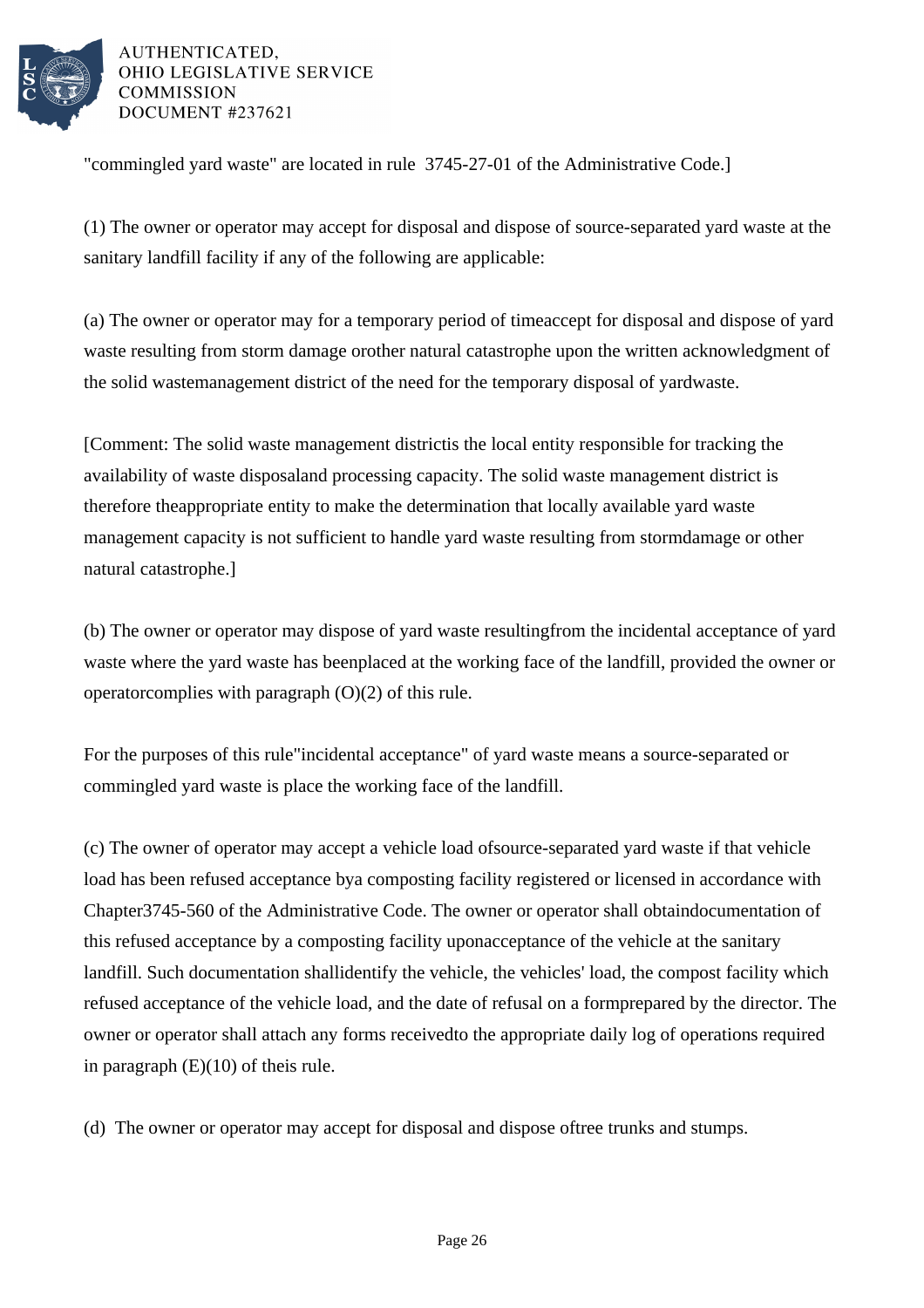

(2) Yard waste restriction program.

[Comment: The yard waste restriction program outlined in paragraph  $(O)(2)(a)$  of this rule consists of procedures to inform persons transporting waste of the yard waste restrictions, alternative yard waste management options, and identification of readily observable dedicated yard waste collection vehicles or loads of source-separated yard waste in order to encourage alternative management of yard waste, direct persons to available yard waste composting facilities, and deter the landfilling of readily observable source-separated yard waste loads. This approach is due to Ohio EPA's position that a sanitary landfill facility's required design, operation, and environmental monitoring provides more than adequate environmental protection.]

In order for the owner or operator to dispose of yard waste resulting from the incidental acceptance of yard waste in accordance with paragraph  $(O)(1)(b)$  of this rule, the owner or operator shall do the following:

(a) Implement a written program to ensure that yard waste is not accepted for disposal or disposed of at the sanitary landfill facility. The program shall at a minimum consist of the following:

(i) Procedures for notifying person transporting waste to the landfill of the yard waste restrictions at the sanitary landfill facility.

(ii) Procedures for distributing information regarding alternative yard waste management methods, such as composting, to persons transporting waste to the landfill facility. At a minimum, information shall include the name, address, and phone number of the solid waste management district in which the sanitary landfill facility is located and a listing of informational pamphlets, brochures, etc., regarding yard waste composting published by Ohio EPA and the solid waste management district in which the sanitary landfill is located.

(iii) Except for a sanitary landfill facility with an on-site licensed or registered compost facility, procedures for distributing information regarding the facility names and locations of Ohio EPA licensed or Ohio EPA registered composting facilities in the county in which the sanitary landfill facility is located to persons transporting waste to the sanitary landfill facility.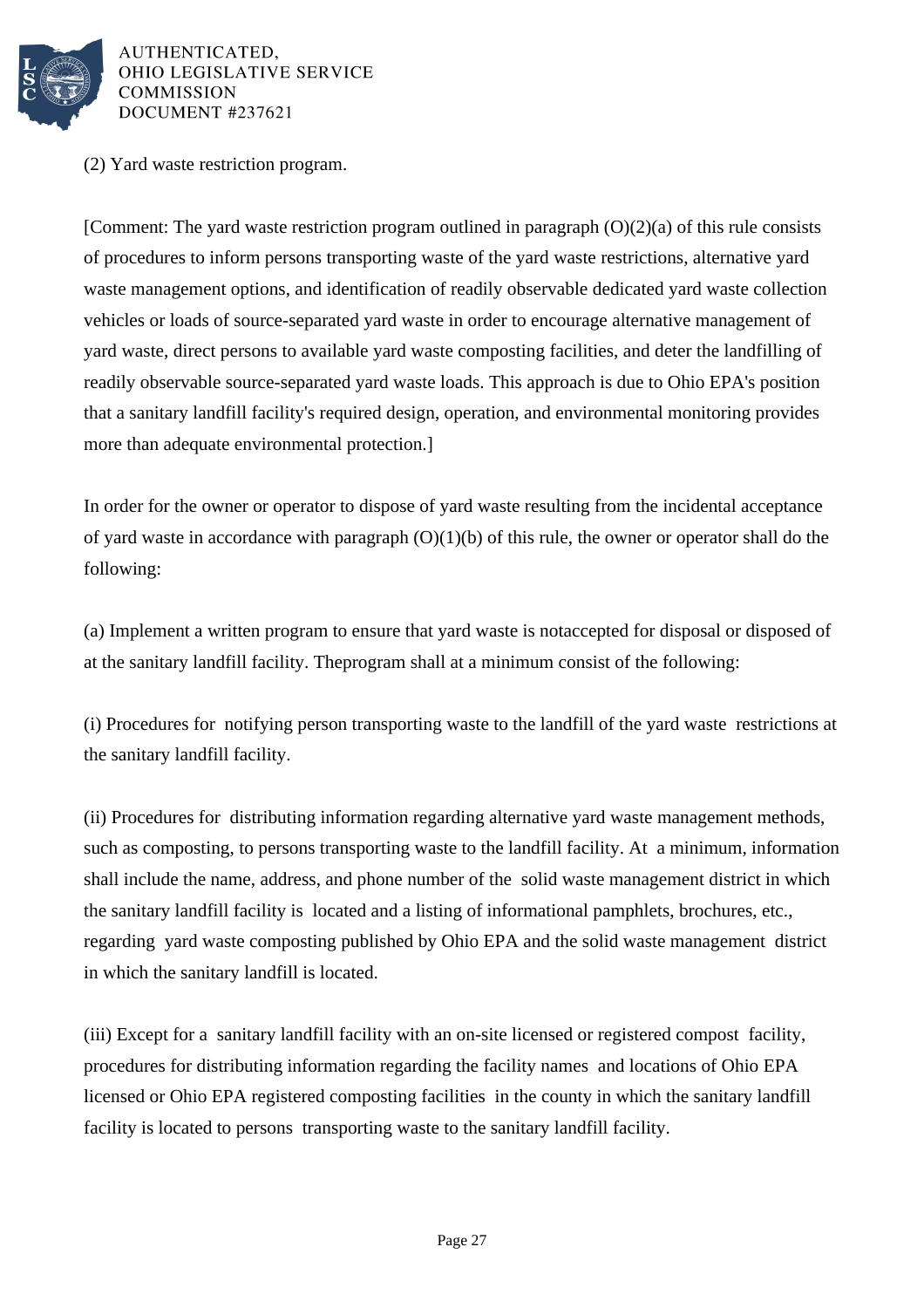

(iv) Procedures for identifying vehicles dedicated to yard waste collection or vehicles transporting portable containers and compartments of portable containers dedicated to yard waste collection, or vehicles with loads observed to consist of source-separated yard waste, and for refusal of the load due to the presence of source-separated yard waste.

(v) Procedures for the recording of instances in which the sanitary landfill facility refused acceptance of a vehicle load due to the presence of a source-separated yard waste or commingled yard waste in the vehicle load.

(b) Place the yard waste restriction program document in the sanitary landfill facility's operating record in accordance with rule 3745-27-09 of the Administrative Code.

(c) Yard waste restriction program compliance. The owner or operator of a sanitary landfill facility shall review the yard waste restriction program and implement such revisions as the owner or operator deems necessary to ensure control of the acceptance of yard waste at the sanitary landfill facility when either of the following occur:

(i) Upon discovery by the owner or operator that source-separated yard waste has been accepted for disposal at the sanitary landfill facility.

(ii) Upon notification by Ohio EPA or the approved health department that source-separated yard waste has been accepted for disposal at the sanitary landfill facility.

Paragraph  $(O)(1)(b)$  of this rule shall not apply unless the owner or operator complies with paragraph  $(O)(2)$  of this rule.

[Comment: Chapter 3734. of the Revised Code does not expressly provide Ohio EPA with the statutory authority to regulate transporters of solid waste, which includes the transportation of yard waste. Chapter 3734. of the Revised Code does not expressly provide Ohio EPA with the statutory authority to require generators of solid wastes, which includes yard waste, to source-separate solid waste for delivery to a particular type of solid waste facility or recycling facility. Chapter 3734. of the Revised Code does provide Ohio EPA with authority to establish rules regarding the operation of regulated solid waste facilities. Given these circumstances, it is Ohio EPA's position that the